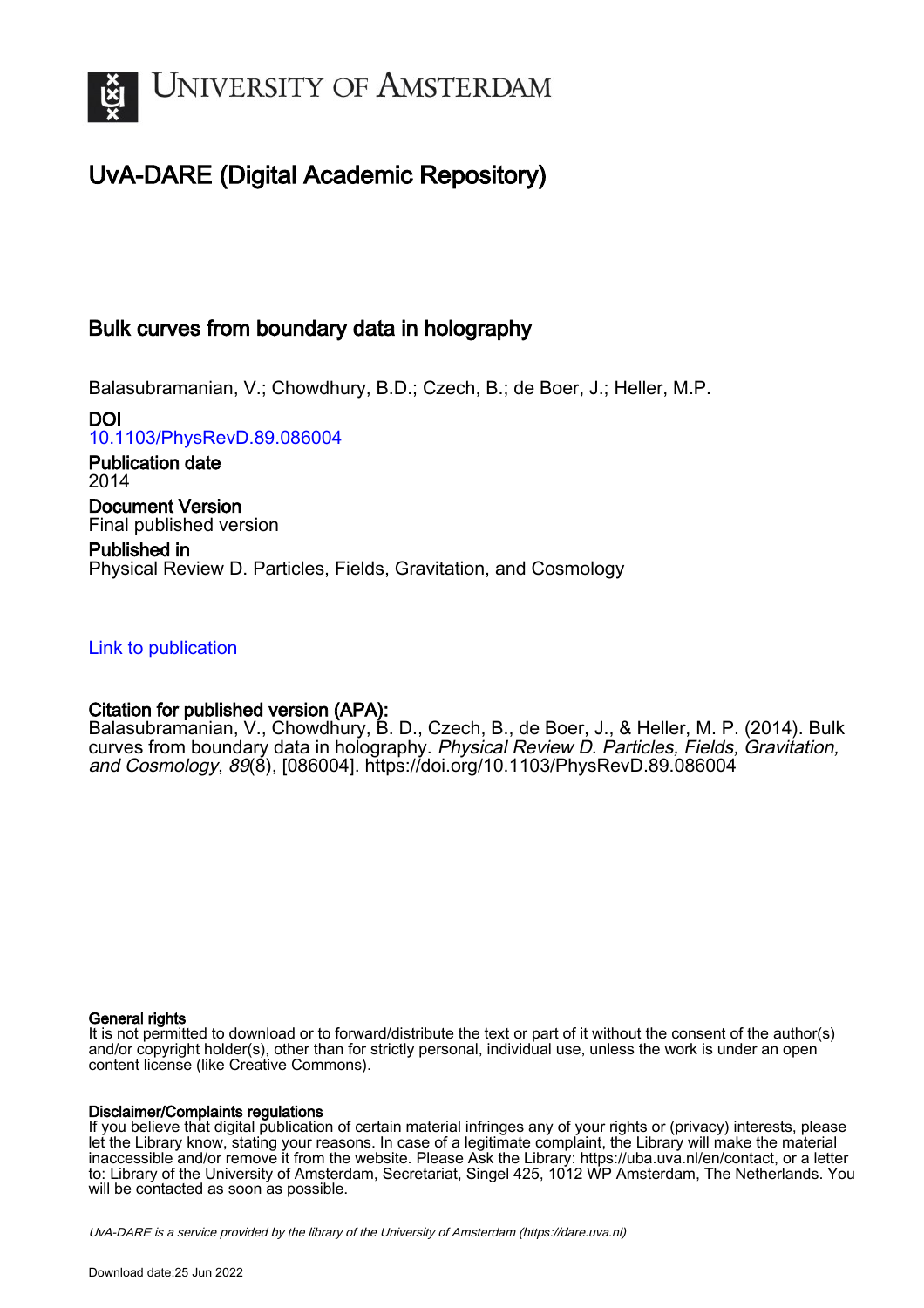## Bulk curves from boundary data in holography

<span id="page-1-5"></span>Vijay Balasubramanian,<sup>1,2,[3,\\*](#page-1-0)</sup> Borun D. Chowdhury,<sup>4,5,[†](#page-1-1)</sup> Bartłomiej Czech,<sup>4,6,[‡](#page-1-2)</sup> Jan de Boer,<sup>[4,§](#page-1-3)</sup> and Michal P. Heller<sup>4,7[,¶](#page-1-4)</sup>

 ${}^{1}$ David Rittenhouse Laboratories, University of Pennsylvania, 209 South 33rd Street,

Philadelphia, Pennsylvania 19104, USA<br><sup>2</sup>Laboratoire de Physics Théorique, École Normale Synériques, 24 rue

Laboratoire de Physics Théorique, École Normale Supérieure, 24 rue Lhomond, 75005 Paris, France<br>3 CUNY Craduate Center, Initiative for the Theoratical Sciences, 365 Fifth Avenue

 $^{3}$ CUNY Graduate Center, Initiative for the Theoretical Sciences, 365 Fifth Avenue,

New York, New York 10016, USA<br>Institute for Theoretical Physics, University of Amsterdam, Science Park 904, Postbus 94485, 1090 GL<sup>4</sup>

Amsterdam, Netherlands<br><sup>5</sup> Department of Physics, Arizona State University, 7

 $^{5}$ Department of Physics, Arizona State University, Tempe, Arizona 85287, USA 6.<br> $^{6}$ Department of Physics, Stanford University, 382 Via Pueblo Mall, Stanford, California 04303.

 $^6$ Department of Physics, Stanford University, 382 Via Pueblo Mall, Stanford, California 94305-4060, USA

National Centre for Nuclear Research, Hoza 69, 00-681 Warsaw, Poland \_

(Received 5 November 2013; published 8 April 2014)

We embed spherical Rindler space—a geometry with a spherical hole in its center—in asymptotically anti– de Sitter (AdS) spacetime and show that it carries a gravitational entropy proportional to the area of the hole. Spherical AdS-Rindler space is holographically dual to an ultraviolet sector of the boundary field theory given by restriction to a strip of finite duration in time. Because measurements have finite durations, local observers in the field theory can only access information about bounded spatial regions. We propose a notion of differential entropy that captures uncertainty about the state of a system left by the collection of local, finite-time observables. For two-dimensional conformal field theories we use holography and the strong subadditivity of entanglement to propose a formula for differential entropy and show that it precisely reproduces the areas of circular holes in AdS<sub>3</sub>. Extending the notion to field theories on strips with variable durations in time, we show more generally that differential entropy computes the areas of all closed, inhomogeneous curves on a spatial slice of  $AdS<sub>3</sub>$ . We discuss the extension to higher-dimensional field theories, the relation of differential entropy to entanglement between scales, and some implications for the emergence of space from the renormalization group flow of entangled field theories.

DOI: [10.1103/PhysRevD.89.086004](http://dx.doi.org/10.1103/PhysRevD.89.086004) PACS numbers: 11.25.Tq

### I. INTRODUCTION

We recently reported a calculation of the gravitational entropy of spherical Rindler space [\[1\].](#page-13-0)<sup>1</sup> This is a region of Minkowski space, which consists of points that can exchange signals with at least one out of a family of radially accelerating observers. The salient feature of spherical Rindler space is that it has a hole in its center, and the area of the hole in units of 4G measures the gravitational entropy.

The present paper embeds this construction in anti–de Sitter space, which allows us to study a spacetime with a hole holographically. In analogy to spherical Rindler-Minkowski space, we consider a family of observers who accelerate away from the center of anti–de Sitter (AdS) space. The worldlines of these observers are causally disconnected from a spherical hole in AdS, whose coordinate radius we call  $R_0$ . In the holographic description of AdS space, the exterior of the hole  $(R>R_0)$  and the

interior of the hole  $(R < R_0)$  should be associated to the ultraviolet (UV) and, respectively, the infrared (IR) of the dual field theory, a qualitative fact that the holographic renormalization group (RG) attempts to capture [\[3](#page-13-1)–5]. Therefore, given the relation between geometry and entan-glement discovered in [\[6\]](#page-13-2) and studied in  $[7-14]$ , it would be natural to guess that areas of radial surfaces in AdS space are related to some sort of UV/IR entanglement in the dual field theory [\[20\]](#page-13-4). But what is the appropriate division into UV and IR observables?

The relevant separation is in terms of the time scales over which local observers in the field theory can make measurements. To see this simply, project future- and pastdirected outward light rays from the edge of the hole,  $R = R_0$ . These light rays reach the boundary in finite global time  $\pm T_0$ . Given the structure of holographic duality, this means that information about the interior of the hole can only be locally encoded in the boundary field theory outside the time interval  $-T_0 < T < T_0$ . Equivalently, local observables in the boundary field theory  $within$  a strip of finite

<span id="page-1-0"></span>vijay@physics.upenn.edu

<span id="page-1-1"></span>[<sup>†</sup>](#page-1-5) bdchowdh@asu.edu

<span id="page-1-2"></span>[<sup>‡</sup>](#page-1-5) czech@stanford.edu

<span id="page-1-3"></span>[<sup>§</sup>](#page-1-5) J.deBoer@uva.nl

<span id="page-1-4"></span>[<sup>¶</sup>](#page-1-5) m.p.heller@uva.nl

<sup>&</sup>lt;sup>1</sup>Recall that acceleration horizons can carry gravitational entropy, similarly to black hole and cosmological horizons [\[2\].](#page-13-5)

<sup>&</sup>lt;sup>2</sup>See also [\[15\]](#page-13-6) for an early qualitative formulation and  $[16-19]$  $[16-19]$ for procedures to reconstruct the spacetime from entanglement.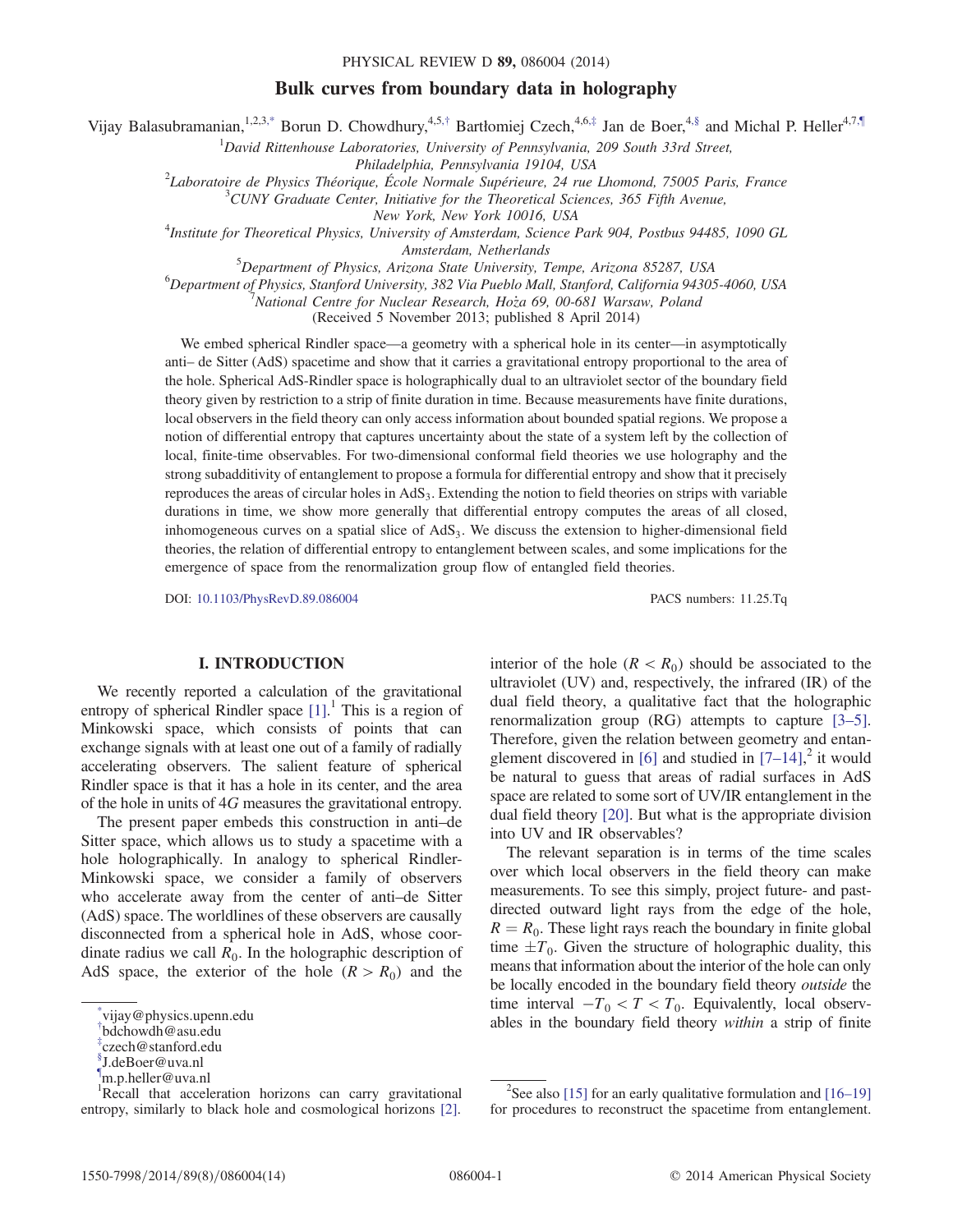duration  $2T_0$  fully encode the physics in the  $R > R_0$  region of anti–de Sitter space.

Restricting attention to observables over a finite duration in a field theory may seem exotic. It is more common to restrict oneself to observables in a finite region of space. But whenever we specify initial data on a bounded spatial region D on a time slice, we implicitly specify it everywhere in the domain of dependence of  $D$ , i.e. in the spacetime region whose physics is entirely determined by the data on  $D<sup>3</sup>$ . Thus, it is more precise to say that we understand well how to restrict to the observables of a field theory in a domain of dependence of a spatial region (a causal diamond in the case when the spatial region is an interval). As we will see below, the way to restrict a field theory to local observables of a finite duration in time is to assemble the associated space from the causal diamonds of local observers. Specifically, a strip of time duration  $2T_0$ can be regarded as the union of causal diamonds of intervals of length  $2T_0$ , where we associate each causal diamond to a local observer. This union is a holographic representation of the way in which we construct spherical-Rindler-AdS space as the union of a set of regions that can exchange signals with a single accelerated observer. Each of these bulk regions will be related to a single causal diamond on the boundary.

When we specify initial data on every spatial interval of length  $2T_0$ , does this not specify the entire future development of the system? It does not—the missing data are the pattern of entanglement. The simplest example is two spins: all states of the form

$$
|\Psi\rangle = \cos\phi|\!\uparrow\uparrow\rangle + e^{i\theta}\sin\phi|\!\downarrow\downarrow\rangle \tag{1}
$$

restrict to the same density matrices of the individual spins, independent of  $\theta$ . In general, it is difficult to quantify the uncertainty in a quantum state that remains after restricting to finite-time local observables, or equivalently to the information that can be retrieved from a set of finite duration causal diamonds (but see [\[22\]](#page-13-8)). Here we use holography to propose a formula [Eq. [\(22\)](#page-5-0)] quantifying this "differential entropy" in the vacuum of two-dimensional field theory. It is a combination of entanglement entropies or, equivalently, causal holographic information [\[23\]](#page-13-9) of spatial regions of size  $2T_0$ . Formula [\(22\)](#page-5-0) precisely reproduces the areas of circular holes in  $AdS<sub>3</sub>$  and saturates the strong subadditivity bound for quantum information. In other words, we show that a circular hole in  $AdS<sub>3</sub>$  has maximal area that is consistent with strong subadditivity in the dual field theory. Generalizing these results, we propose a measure of differential entropy for two-dimensional field theories on a strip of variable duration in time [Eq. [\(31\)\]](#page-7-0) and show that this quantity exactly reproduces the lengths of all inhomogeneous closed curves on a spatial slice in AdS<sub>3</sub>. As we will discuss, this novel quantity does not appear to have come from a reduced density matrix, so it should not be interpreted as entanglement entropy in a strict sense. This observation suggests that the Hilbert space of quantum gravity does not factorize between the inside and outside of a closed surface, contradicting the expectation from the presumed locality of spacetime. Thus, our results raise questions about the validity of local low-energy effective field theory in a theory containing gravity. This issue does not affect typical low-energy experiments such as scattering problems, but it is relevant to discussions of holographic entanglement entropy.

The organization of this paper is as follows. In Sec. [II](#page-2-0) we introduce the spherical-Rindler-AdS space and discuss its field theory dual, which is a finite time strip of the field theory living on the global boundary. We discuss the assembly of this sector of the field theory from causal diamonds, which correspond to individual accelerating observers in the bulk. In Sec. [III](#page-5-1) we focus on twodimensional field theory and propose a measure of differential entropy, quantifying ignorance of the underlying quantum state that remains after making all local finite-time observations. We show that the resulting quantity reproduces the areas of spatially inhomogeneous holes in  $AdS<sub>3</sub>$ and saturates the strong subadditivity bound for quantum information. The paper closes in Sec. [4](#page-9-0) with a discussion.

#### II. SPHERICAL RINDLER-ADS SPACE

#### <span id="page-2-0"></span>A. A spherical hole in Minkowski space*—*a review

We start with a lightning review of the spherical Rindler space cut out of flat spacetime [\[1\]](#page-13-0). In radial coordinates,

$$
ds^2 = -dT^2 + dR^2 + R^2 d\Omega_{d-1}^2,\tag{2}
$$

<span id="page-2-1"></span>trajectories with a constant radial acceleration take the form

$$
T(t) = r \sinh t \qquad \text{and} \qquad R(t) = R_0 + r \cosh t, \quad (3)
$$

with proper acceleration  $a = r^{-1}$  and proper time along the trajectory given by  $rt$ . To Rindlerize, we treat Eqs.  $(3)$  as a coordinate transformation. The Rindler coordinate  $t$  parameterizes time along the accelerated trajectories while the Rindler coordinate  $r$  parameterizes the acceleration. The resulting metric is

<span id="page-2-2"></span>
$$
ds^{2} = -r^{2}dt^{2} + dr^{2} + (R_{0} + r \cosh t)^{2}d\Omega_{d-1}^{2}.
$$
 (4)

The quantity  $R_0$  is a constant, which determines the size of the region in the center that remains out of causal contact with the accelerated observers. Said differently,  $R_0$  is the radius of the hole.

Metric [\(4\)](#page-2-2) has a horizon at  $r = 0$ . In the parent Minkowski space, this horizon is the edge of the causal past and future of the hole. The gravitational entropy of the

 $3$ See [\[21\]](#page-13-10) for how this observation relates strong subadditivity to the  $c$  theorem in two dimensions.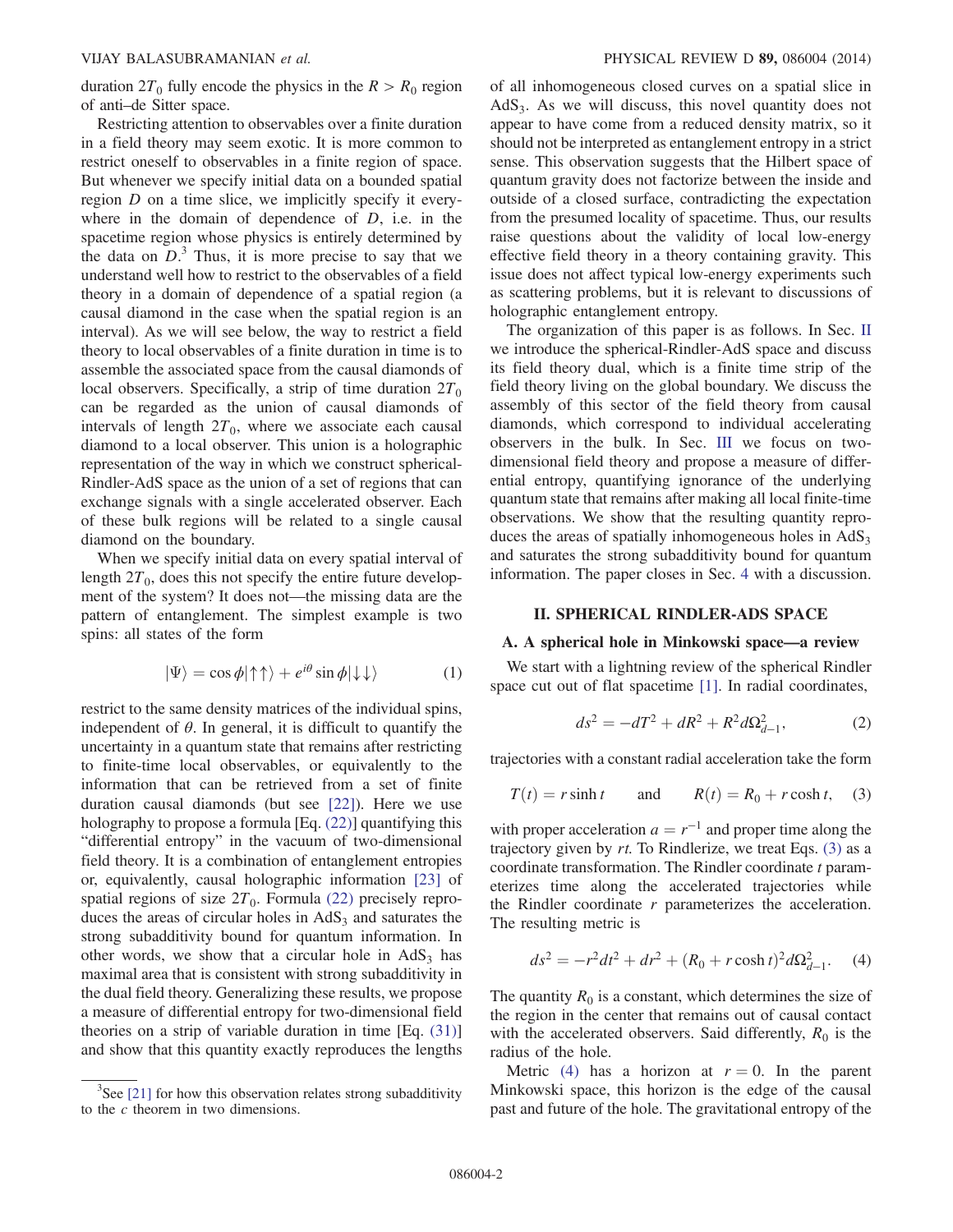<span id="page-3-0"></span>space [\(4\)](#page-2-2) is related to the area of this horizon in the usual way:

$$
S = \frac{A}{4G} = \frac{\text{vol}(S^{d-1})R_0^{d-1}}{4G}.
$$
 (5)

Although metric [\(4\)](#page-2-2) is time dependent, its near-horizon limit

$$
ds^2 = -r^2dt^2 + dr^2 + R_0^2d\Omega_{d-1}^2
$$
 (6)

<span id="page-3-1"></span>is static, so one expects a well-defined and timeindependent entropy. More rigorously, Eq. [\(5\)](#page-3-0) can be derived using the replica trick, which generalizes the conical deficit method to rotationally noninvariant spacetimes [\[24](#page-13-11)–26]. Consider the Euclidean continuation of [\(4\)](#page-2-2):

$$
ds^{2} = r^{2}dt_{E}^{2} + dr^{2} + (R_{0} + r \cos t_{E})^{2}d\Omega_{d-1}^{2}.
$$
 (7)

<span id="page-3-2"></span>The Euclidean time  $t_E$  is an angular coordinate, whose periodicity  $\beta_0 = 2\pi$  can be read off both from the regularity at the origin and from the single-valuedness of  $g_{\Omega\Omega}$ . Call its action  $Z_1$ . The action of an integer cover of [\(7\)](#page-3-1) with periodicity  $\beta = n\beta_0$  is given by

$$
Z_n = \frac{\beta}{\beta_0} Z_1 + (\beta - \beta_0) \frac{\mathcal{A}}{8\pi G}.
$$
 (8)

The first term arises from the region away from  $r = 0$ while the second term, proportional to the transversal size of the locus  $r = 0$ , is the conical surplus term. The action is related to the free energy  $F(\beta)$  via  $Z = \beta F(\beta)$ , which means that the entropy is given by  $S = (\beta \partial_{\beta} - 1)Z$ evaluated at  $\beta_0$ . Applying this to the obvious analytic continuation of [\(8\)](#page-3-2) gives result [\(5\).](#page-3-0)

A shortcut way to read off the entropy is to neglect the time-dependent physics away from the horizon by dropping the term r cosh t in  $q_{\text{OO}}$ . This reflects the intuition that a static horizon captures an equilibrium between a gravitational system and a heat bath so that, as a consequence, whenever two spacetimes share the same near-horizon geometry, they must also have the same entropy. For the metric [\(4\),](#page-2-2) the near-horizon limit  $r \to 0$  is the same as the near-horizon limit of a Schwarzschild black hole, whose entropy is known to be [\(5\)](#page-3-0).

Both ways of deriving [\(5\)](#page-3-0) are discussed in greater detail in [\[1\].](#page-13-0)

#### B. Spherical Rindler-AdS space

<span id="page-3-7"></span>We start with AdS space in the global coordinates:

$$
ds^{2} = -\left(1 + \frac{R^{2}}{L^{2}}\right)dT^{2} + \left(1 + \frac{R^{2}}{L^{2}}\right)^{-1}dR^{2} + R^{2}d\Omega_{d-1}^{2}.
$$
\n(9)

Our goal is to cut a hole in it, thereby generalizing metric [\(4\)](#page-2-2) to anti–de Sitter space. To proceed as before, we must find the radially accelerated trajectories and treat the acceleration and time along the trajectory as a pair of coordinates. The trajectories are derived in Appendix [A](#page-11-0). To reach the boundary, the acceleration a must exceed  $L^{-1}$ , so we use the parameterization  $aL = \cosh \rho$ . The final form of the trajectories is

<span id="page-3-4"></span><span id="page-3-3"></span>
$$
R(t,\rho) = \frac{L}{\sinh \phi \sinh \rho} (\cosh \rho + \cosh \phi \cosh t), \quad (10)
$$

$$
T(t,\rho) = L \cot^{-1} \frac{\cosh \phi \cosh \rho + \cosh t}{\sinh \phi \sinh t}.
$$
 (11)

Here  $\phi$  is a parameter, which controls the global time at which the trajectory reaches the asymptotic boundary  $R \rightarrow \infty$ :

$$
T_0 = L \tan^{-1} \sinh \phi.
$$
 (12)

<span id="page-3-6"></span>In other words, all trajectories with the same  $\phi$  asymptote to a common radial outgoing light ray, which intersects the slice of time symmetry  $T = 0$  at a coordinate radius  $R_0$ :

$$
T_0 = \int_{R_0}^{\infty} \frac{dR}{1 + \frac{R^2}{L^2}} = L \cot^{-1} \frac{R_0}{L} \Rightarrow R_0 = \frac{L}{\sinh \phi}.
$$
 (13)

Treating Eqs. [\(10\)](#page-3-3) and [\(11\)](#page-3-4) as a coordinate redefinition, the AdS metric takes the form

$$
ds^{2} = \frac{L^{2}}{\sinh^{2}\rho} \left( -dt^{2} + d\rho^{2} + \left( \frac{\cosh\rho + \cosh\phi\cosh t}{\sinh\phi} \right)^{2} \times d\Omega_{d-1}^{2} \right).
$$
\n(14)

When  $\rho$  ranges over positive numbers, this metric covers only the region which is causally disconnected from a sphere of radius  $R_0 = L/\sinh \phi$  at  $T = 0$ . This region is the spherical Rindler-AdS space. It contains a horizon at  $\rho = \infty$ , which is the limit where the accelerated trajectory becomes arbitrarily close to the light ray projected from  $R = R_0$ .

To highlight the analogy with metric [\(4\),](#page-2-2) perform one final change of coordinates:

$$
\frac{d\rho}{\sinh \rho} = -dr \Rightarrow \sinh r = \frac{1}{\sinh \rho} = \frac{1}{\sqrt{(aL)^2 - 1}}.\tag{15}
$$

<span id="page-3-5"></span>This is an AdS analogue of the definition of the Minkowski-Rindler radial coordinate  $r = a^{-1}$ . Now the spherical Rindler-AdS metric becomes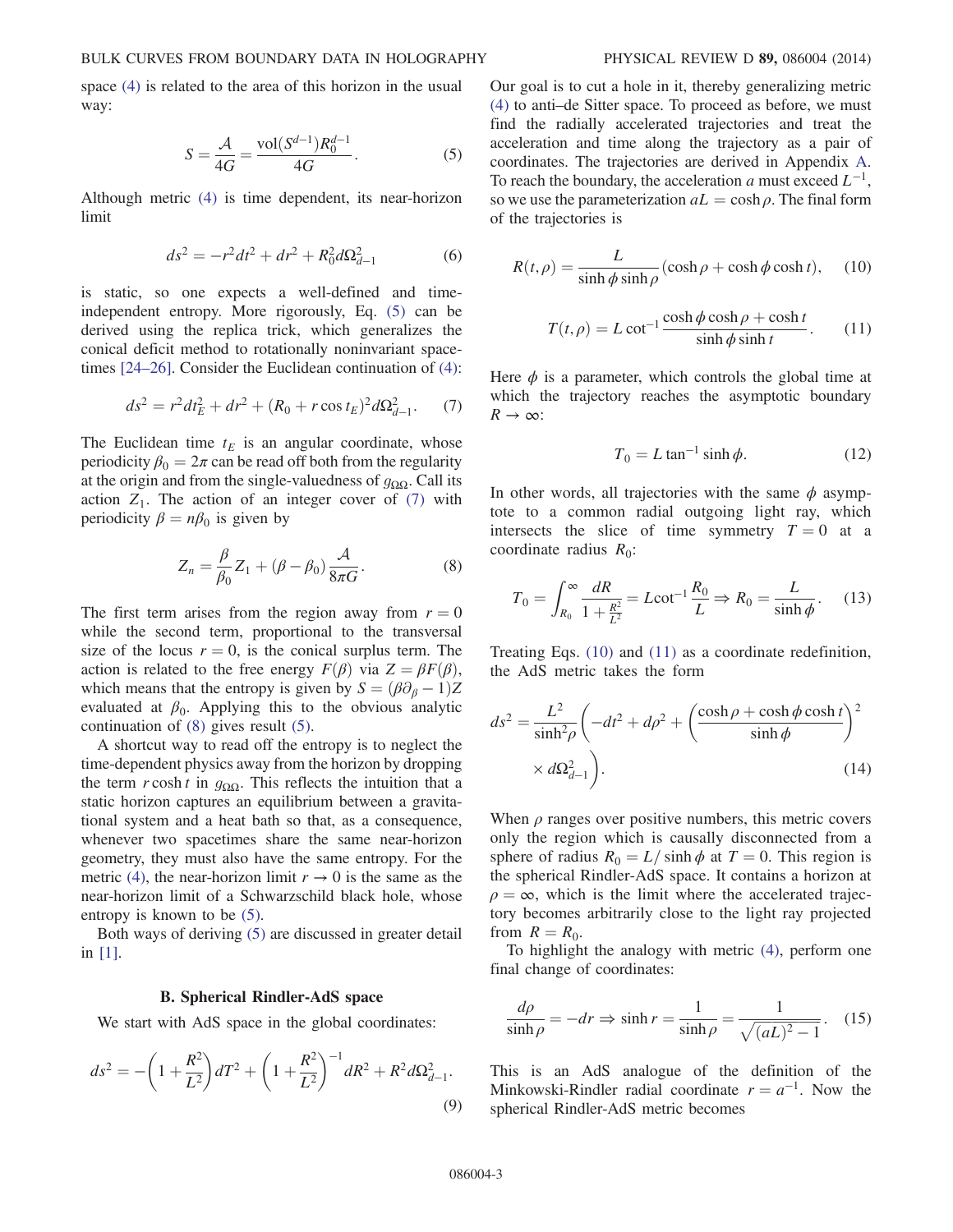$$
ds^{2} = L^{2}(-\sinh^{2} r dt^{2} + dr^{2})
$$
  
+  $(R_{0} \cosh r + \sqrt{R_{0}^{2} + L^{2}} \sinh r \cosh t)^{2} d\Omega_{d-1}^{2}$ . (16)

This metric should be compared with the spherical Rindler metric [\(4\)](#page-2-2) obtained from flat space. The horizon is again at  $r = 0$ , which is the limit of large acceleration a. In the neighborhood of  $r = 0$ , the Euclidean continuation of [\(16\)](#page-3-5) looks once more like a plane in polar coordinates times a transversal sphere of constant size. This means that the computations of the gravitational entropy carried out in [\[1\]](#page-13-0) apply to metric [\(16\)](#page-3-5) without modifications. The result is again

$$
S = \frac{\mathcal{A}}{4G} = \frac{\text{vol}(S^{d-1})R_0^{d-1}}{4G}.
$$
 (17)

#### C. Field theory on a finite-time interval

<span id="page-4-1"></span>The horizons which bound the spherical Rindler-AdS space in the bulk extend to the global asymptotic boundary. They reach it at  $\pm T_0$  given in Eq. [\(13\)](#page-3-6), which is the global time at which light rays projected from  $R = R_0$  arrive at the boundary. Holographically, the physics in the spherical Rindler-AdS space (the region that is causally disconnected from the interior of an  $R_0$ -sized hole at  $T = 0$ ) is fully encoded in local field theory observables in the time interval  $(-T_0, T_0)$ .

To understand this sector, consider the way in which spherical Rindler space is constructed. It is the union of ordinary Rindler spaces for a family of radially accelerating observers. The trajectory of each of these observers starts on the boundary at time  $T = -T_0$  and ends on the boundary at time  $T = T_0$ . Causality alone then suggests that the observations carried out by this accelerated observer must be encoded on the field theory side in the causal diamond extending between  $T = \pm T_0$ . Indeed, the bulk causal wedge associated with the boundary causal diamond extending between  $T = \pm T_0$  is precisely the ordinary AdS-Rindler space associated with a single accelerating observer [\[11,14,23,27\]](#page-13-12)

Figure [1](#page-4-0) shows spherical Rindler space as the union of causal wedges, each of which is associated with a boundary causal diamond spanning the time interval between  $T_0$ and  $-T_0$ . This is a pictorial representation of the definition of the spherical Rindler-AdS space, which is the union of regions that can exchange signals with at least one of a family of radially accelerated observers. The union over all the accelerating observers in the bulk corresponds to the union of all the causal diamonds on the boundary. This union is simply the strip of the boundary field theory that spans the time interval between  $-T_0$  and  $T_0$ .

Local observers in the field theory with a finite-time duration cannot access the physics of wavelengths longer

<span id="page-4-0"></span>

FIG. 1 (color online). Spherical Rindler-AdS space, with a hole inside it, is built up of regions visible to individual accelerating observers, each of whom observes physics that is holographically dual to the content of a single causal diamond. The union of the diamonds makes up a finite-time strip in the boundary field theory.

that  $2T_0$ , because those would not fit inside any one causal diamond. Thus, local observers can only access the physics of short wavelengths which, according to the AdS/CFT dictionary, encode bulk regions at large radii. In this way, local observables on the strip effectively isolate a UV sector of the field theory. The construction is summarized in Fig. [1](#page-4-0).

It is well understood how to restrict observations to one component of a Hilbert space that enjoys a tensor product decomposition  $A \otimes B$ . In this circumstance, the restricted observations will effectively be carried out in a density matrix obtained by tracing out the unobserved component. The von Neumann entropy of this density matrix quantifies the entanglement between the observed and unobserved parts of the Hilbert space. The conventional example of this scenario arises in quantum field theory when we restrict observations to a spatial box. Another example, in perturbative field theory, arises by separating the theory into UV and IR components with a momentum cutoff [\[20\]](#page-13-4). Here we are considering a subspace of observables that do not necessarily define a tensor factor of the Hilbert space. Nevertheless, because the set of observables is incomplete, it leaves uncertainty about the underlying quantum state, e.g. about entanglement between distant causal diamonds. We seek a measure of this differential entropy. A natural definition of differential entropy could be that it is equal to the maximal entropy  $S_{\text{max}}$  attainable by a density matrix, which correctly describes all measurements of finite-time local observers.<sup>4</sup> It is in general difficult to compute such an entropy exactly. In the next section we propose an explicit

<sup>&</sup>lt;sup>4</sup>This is similar to the proposed field theory interpretation of causal holographic information [\[28\].](#page-13-13)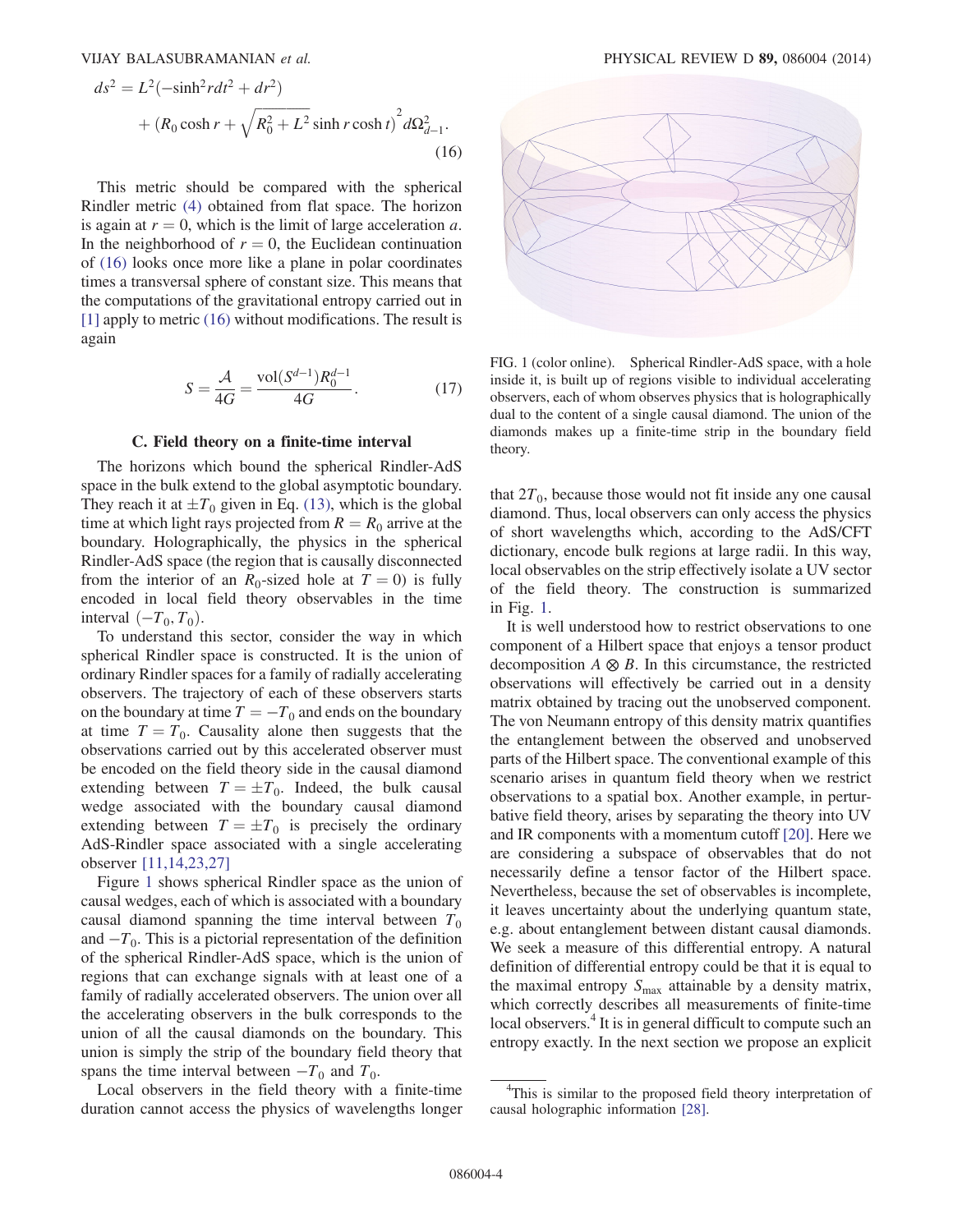and tractable quantity for differential entropy in twodimensional holographic theories. The evidence for our proposal is that it reproduces the lengths of arbitrary closed curves on a time slice of  $AdS<sub>3</sub>$ .

## <span id="page-5-1"></span>III. DIFFERENTIAL ENTROPY FOR 2 D HOLOGRAPHIC FIELD THEORIES

<span id="page-5-3"></span>The gravitational entropy of spherical Rindler-AdS<sub>3</sub> space is

$$
S_{\rm gr} = \frac{2\pi R_0}{4G}.\tag{18}
$$

We would like to recover this formula from informationtheoretic quantities in the dual conformal field theory.

#### A. A formula for differential entropy

<span id="page-5-6"></span>We are interested in quantifying the collective ignorance of a family of local observers in the conformal field theory who make measurements over a finite duration  $2T_0$ . First consider one observer, whose associated causal diamond is illustrated on the left of Fig. [2.](#page-5-2) Measurements performed by this observer can access data on an interval of length  $2T_0$ on the  $T = 0$  surface of the time strip. Thus, they will effectively be carried out in a density matrix obtained by tracing out the exterior of the interval in the vacuum of the field theory. The associated entanglement entropy, quantifying this observer's ignorance of the full state of the system, is given by

$$
S(\alpha_0) = \frac{c}{3} \log \left( \frac{2L}{\mu} \sin \alpha_0 \right),\tag{19}
$$

<span id="page-5-5"></span>where  $2\alpha_0 = 2T_0/L$  is the angular size of the interval. The quantity  $c$  is the central charge and  $\mu$  is a UV cutoff. Removing the cutoff would cause the entanglement entropy to diverge because of the large number of UV modes that straddle any spatial boundary. By contrast, the gravitational entropy in [\(18\)](#page-5-3) has no UV divergence. Canceling off the UV divergence will be a guide to the correct formula for differential entropy.

If we now consider adding a second observer whose causal diamond is disjoint from the first, we could add the entanglement entropies of both observers (the center panel of Fig. [2](#page-5-2)). Note that this would effectively double the UV divergence of the resulting quantity. However, our task is to consider the family of all local, finite-time observers whose causal diamonds overlap. Consider two such neighboring observers (the right panel of Fig. [2\)](#page-5-2) with an angular separation  $\Delta\theta$ . Adding their entanglement entropies clearly overcounts their ignorance of the underlying entanglement. We might attempt to correct this overcount by subtracting the entanglement entropy of the overlap of the two causal diamonds:

<span id="page-5-4"></span>
$$
E_2 = S(\alpha_0) + S(\alpha_0) - S(\alpha_0 - \Delta\theta/2). \tag{20}
$$

Note that the subtraction has removed some of the undesirable UV divergence: after the subtraction [\(20\)](#page-5-4) has the same UV divergence as [\(19\).](#page-5-5)

<span id="page-5-7"></span>We now consider a family of  $2K$  evenly spaced observers. Nearest neighbors have an angular separation  $\Delta \theta = \pi/K$ . Iterating [\(20\)](#page-5-4) gives the formula

$$
E_{2K} = 2K(S(\alpha_0) - S(\alpha_0 - \Delta\theta/2))
$$
  
= 
$$
\frac{2Kc}{3} \left( \log \frac{2L}{\mu} \sin \alpha_0 - \log \frac{2L}{\mu} \sin \left( \alpha_0 - \frac{\pi}{2K} \right) \right).
$$
 (21)

<span id="page-5-0"></span>The UV divergences cancel telescopically around the circle supporting the field theory. The continuum limit, which gives our proposed definition of the differential entropy, is

$$
E = \pi \frac{dS(\alpha)}{d\alpha}\bigg|_{\alpha_0} = \frac{\pi c}{3} \cot \alpha_0.
$$
 (22)

Using the holographic relation  $c = 3L/2G$  and the relation between the size of the hole and the duration of the time strip [\(13\)](#page-3-6) gives

<span id="page-5-2"></span>

FIG. 2. Combinations of boundary causal diamonds considered in the derivation in Sec. [III A.](#page-5-6)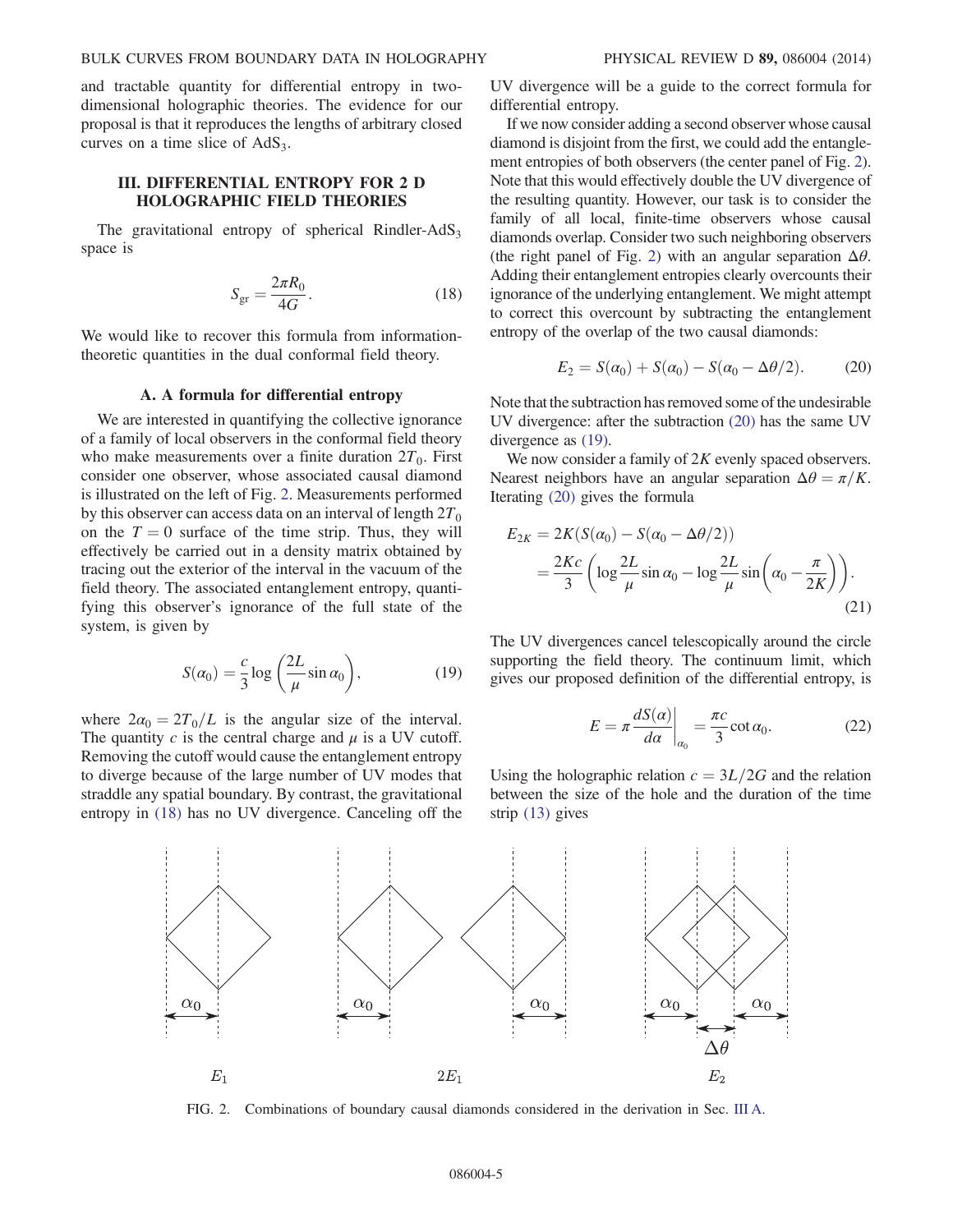<span id="page-6-1"></span>

FIG. 3 (color online). The spatial geodesics that extend across intervals of length  $2\alpha_0$  and  $2\alpha_0 - \pi/K$ . In the limit  $K \to \infty$ , the differences between their lengths arise only from the tips of the geodesics and make up a circle of radius  $R_0$  in the center. The graphs show  $2K = 16, 32, 64$ . For arbitrary curves the cancellations are more subtle (see below).

$$
E = \frac{2\pi R_0}{4G} = S_{\rm gr},\tag{23}
$$

which precisely reproduces the area of the hole.

Holographic derivation.— In a general field theory, it would be quite surprising if subtracting the entanglement entropy of overlaps was an adequate way to deal with overlapping causal diamonds. But we are here considering theories with a holographic dual. A simple geometric argument in such theories rationalizes our proposal. Recall first that Ryu and Takayanagi have shown that the entanglement entropy of an interval in the field theory [\(19\)](#page-5-5) is equal to the length of a spatial geodesic in  $AdS<sub>3</sub>$  that subtends the boundary interval [\[6\].](#page-13-2) In our case these geodesics are given by

$$
\tan^2 \tilde{\theta}(R) = \frac{R^2 \tan^2 \alpha_0 - L^2}{R^2 + L^2},
$$
 (24)

<span id="page-6-3"></span><span id="page-6-0"></span>where the geodesic is parameterized by its angular coordinate  $\tilde{\theta}$  at each radial position R in the metric [\(9\)](#page-3-7) and  $2\alpha_0$  is the angle subtended at the boundary. Importantly, the minimal radius reached by the geodesic is

$$
L \cot \alpha_0 = R_0. \tag{25}
$$

In assembling a finite-time strip of the field theory from causal diamonds, we have defined  $\pm T_0$  as the time at which a light ray projected from  $R = R_0$  reaches the boundary and then translated it into an angular interval of size  $2\alpha_0 = 2T_0/L$ . Equation [\(25\)](#page-6-0) states that the spatial geodesic encoding the entanglement entropy of this interval is tangent to the bulk circle we started with. This reflects a relation between entanglement entropy and causal holographic information that holds in the vacuum of two-dimensional holographic theories [\[23\],](#page-13-9) but not in general settings such as excited states in higher dimensions.

The result [\(25\)](#page-6-0) immediately provides a holographic explanation for the match between our proposed formula for differential entropy and the area of a hole in  $AdS_3$ . Consider the discretized formula for  $K$  observers [\(21\)](#page-5-7). Pictorially, the entropy of the intervals of angular size  $2\alpha_0$  is measured by the length of the black, continuous geodesics in Fig. [3](#page-6-1). Meanwhile, the subtraction terms are measured by the red, dashed geodesics in Fig. [3.](#page-6-1) The difference in the lengths of the black, continuous and red, dashed curves comes entirely from the near-tip segments of the black, continuous geodesics. In the limit that  $K \to \infty$  these segments form a circle of radius  $R_0$  and mark the boundary of the hole in the spherical Rindler-AdS space.

Differential entropy and the strong subadditivity bound.—The argument above is reminiscent of the holographic proof of the strong subadditivity bound for quantum information [\[29\]](#page-13-14). This is not a coincidence. In fact, our formula for differential entropy precisely saturates the strong subadditivity bound on the information in a union of short intervals.<sup>5</sup> In fact, this result holds even for nonholographic theories. To see this, recall that given spatial intervals  $I_1$  and  $I_2$ , the entanglement entropy of the union  $I_1 \cup I_2$  satisfies the bound

$$
S(I_1 \cup I_2) \le S(I_1) + S(I_2) - S(I_1 \cap I_2). \tag{26}
$$

Applied to intervals of angular size  $2\alpha_0$  and separation  $\Delta\theta$ , the bound coincides with differential entropy of two observers [\(20\)](#page-5-4). Iterating this formula for K evenly spaced intervals on a line gives

$$
S(\bigcup_{j=1}^{K} I_j) \le \sum_{j=1}^{K} S(I_j) - \sum_{j=1}^{K-1} S(I_j \cap I_{j+1}).
$$
 (27)

An analogous quantity bounds the entanglement entropy of  $\cup_{j=K+1}^{2K} I_j$ . We now combine the two unions to form a circle. The overlap term consists of two disconnected pieces:  $I_K \cap I_{K+1}$  and  $I_{2K} \cap I_1$ . When  $\alpha_0 < \pi/4$ , the entanglement entropy of this bipartite overlap region is the sum of the entanglement entropies of the two parts. Applying strong subadditivity for the final time, we obtain

<span id="page-6-2"></span><sup>&</sup>lt;sup>5</sup>The observation in this paragraph applies when  $\alpha_0 < \pi/4$ .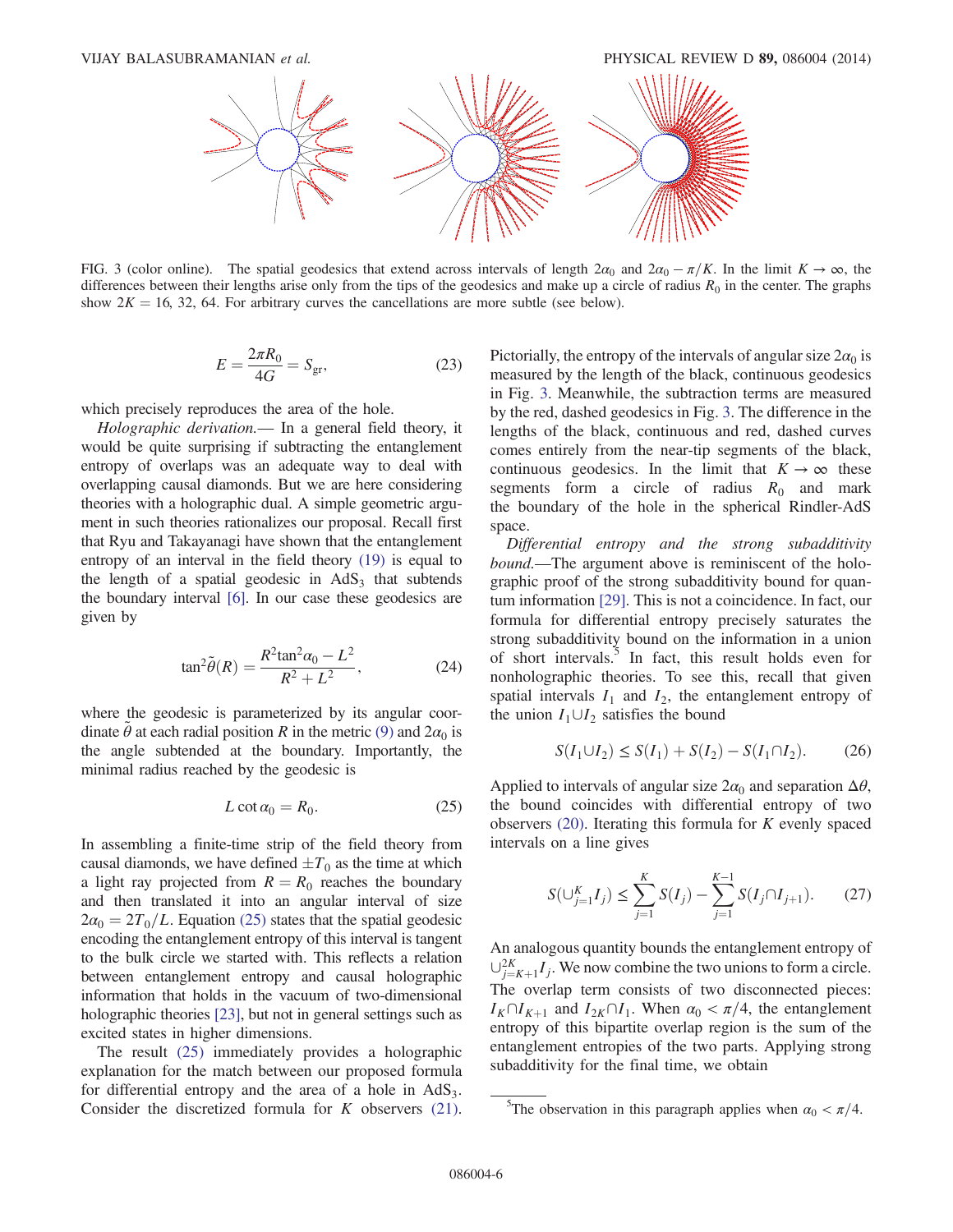BULK CURVES FROM BOUNDARY DATA IN HOLOGRAPHY PHYSICAL REVIEW D 89, 086004 (2014)

$$
S(\bigcup_{j=1}^{2K} I_j) \le \sum_{j=1}^{2K} S(I_j) - \sum_{j=1}^{2K} S(I_j \cap I_{j+1})
$$
  
= 
$$
\sum_{j=1}^{2K} (S(I_j) - S(I_j \cap I_{j+1})),
$$
 (28)

where  $I_{2K+1} \equiv I_1$ . For intervals of angular size  $2\alpha_0$ , the bound on the right-hand side precisely reproduces our proposed formula for differential entropy [\(21\)](#page-5-7). This is rather surprising, because [\(28\)](#page-6-2) is trivial as a bound on the entanglement entropy of the union of intervals that cover a Cauchy slice of a theory in a pure state, because in this case the lefthand side of [\(28\)](#page-6-2) vanishes. This suggests a novel interpretation of strong subadditivity:  $E \geq S_{\text{ent}}$ , where E is the differential entropy associated to local, finite-time observers and  $S<sub>ent</sub>$  is the entanglement entropy of their associated causal domains. As a final corollary, note that  $S<sub>ent</sub>$  of a spatial region is equal to the differential entropy when the region of the field theory in which measurements are performed covers the whole domain of dependence of the spatial region.

### B. Differential entropy and the area of arbitrary closed curves

Our formula for differential entropy [\(22\)](#page-5-0) can be generalized to a family of observers whose time intervals vary continuously as a function of their spatial location. A discrete version of this problem is defined by a collection of  $2K$ evenly spaced finite segments  $I_i$ , whose sizes we denote  $2\alpha_i$ :

$$
I_j = \left(\frac{\pi j}{K} - \alpha_j, \frac{\pi j}{K} + \alpha_j\right). \tag{29}
$$

<span id="page-7-3"></span>Let us try formula [\(28\),](#page-6-2) which is sufficiently general to apply to our current setup. We obtain

$$
E = \sum_{j=1}^{2K} (S(I_j) - S(I_j \cap I_{j+1}))
$$
  
=  $\frac{c}{3} \sum_{j=1}^{2K} \left( \log \frac{2L}{\mu} \sin \alpha_j - \log \frac{2L}{\mu} \sin \frac{\alpha_j + \alpha_{j+1} - \pi/K}{2} \right).$  (30)

<span id="page-7-0"></span>To take the continuum limit, we replace  $\pi/K$  with  $d\theta$ :

$$
E = \frac{c}{3} \int_0^{2\pi} \left( \log \sin \alpha(\theta) - \log \sin \frac{\alpha(\theta) + \alpha(\theta + d\theta) - d\theta}{2} \right)
$$
  
=  $\frac{c}{6} \int_0^{2\pi} \left( 2 \log \sin \alpha(\theta) - \log \sin \frac{\alpha(\theta) + \alpha(\theta + d\theta) - d\theta}{2} \right)$   
-  $\log \sin \frac{\alpha(\theta - d\theta) + \alpha(\theta) - d\theta}{2}$   
=  $\frac{c}{6} \int_0^{2\pi} d\theta \cot \alpha(\theta) = \frac{1}{2} \int_0^{2\pi} d\theta \frac{dS(\alpha)}{d\alpha} \Big|_{\alpha(\theta)}.$  (31)

<span id="page-7-2"></span>Previously we found that the duration of observations in the field theory was related to the radius of a corresponding hole in spacetime. Hence it should be the case that the differential entropy formula [\(31\)](#page-7-0) reproduces the area of an inhomogeneous hole in  $AdS<sub>3</sub>$ . To test this, consider a closed curve on a spatial slice of  $AdS_3$ :

$$
c(R, \tilde{\theta}) = R - \tilde{R}(\tilde{\theta}) = 0.
$$
 (32)

<span id="page-7-4"></span>We parameterize the curve by  $\tilde{\theta}$ , reserving  $\theta$  for the angular coordinate on the boundary field theory (see the left panel in Fig. [4\)](#page-7-1). The length of the curve [\(32\)](#page-7-2), which we denote  $A$ , evaluates to

$$
\frac{\mathcal{A}}{4G} = \frac{1}{4G} \int_0^{2\pi} d\tilde{\theta} \sqrt{R^2 + \left(1 + \frac{R^2}{L^2}\right)^{-1} \left(\frac{dR}{d\tilde{\theta}}\right)^2}
$$
\n
$$
= \frac{1}{4G} \int_0^{2\pi} \frac{d\tilde{\theta}R}{\cos \Delta \theta}.
$$
\n(33)

We wish to isolate a time strip of the field theory, in which local observers contain complete information about the exterior of  $c(R, \tilde{\theta}) = 0$ . Generalizing the discussion of Sec. [II C](#page-4-1), the exterior of the hole can be probed by a continuous family of Rindler observers whose acceleration horizons are tangent to the curve [\(32\)](#page-7-2). The trajectories of these observers asymptote to the null rays projected orthogonally from the curve.

At  $\tilde{\theta}$ , the vector orthogonal to [\(32\)](#page-7-2) is

$$
\vec{\nabla}c = \left(1 + \frac{R^2}{L^2}\right)\frac{\partial}{\partial R} + \frac{1}{R^2}\frac{\partial \tilde{R}}{\partial \tilde{\theta}}\frac{\partial}{\partial \tilde{\theta}}.\tag{34}
$$

The angle it makes with the radial vector  $\partial/\partial R$  is given by

$$
\cos \Delta\theta(\tilde{\theta}) = \left(1 + \frac{L^2}{L^2 + \tilde{R}(\tilde{\theta})^2} \left(\frac{d \log \tilde{R}(\tilde{\theta})}{d\tilde{\theta}}\right)^2\right)^{-1/2}.
$$
\n(35)

<span id="page-7-1"></span>

FIG. 4 (color online). Left: The notation of Eqs. (32)–[\(35\).](#page-7-2) Right: The geodesics which make up Eq. [\(30\).](#page-7-3)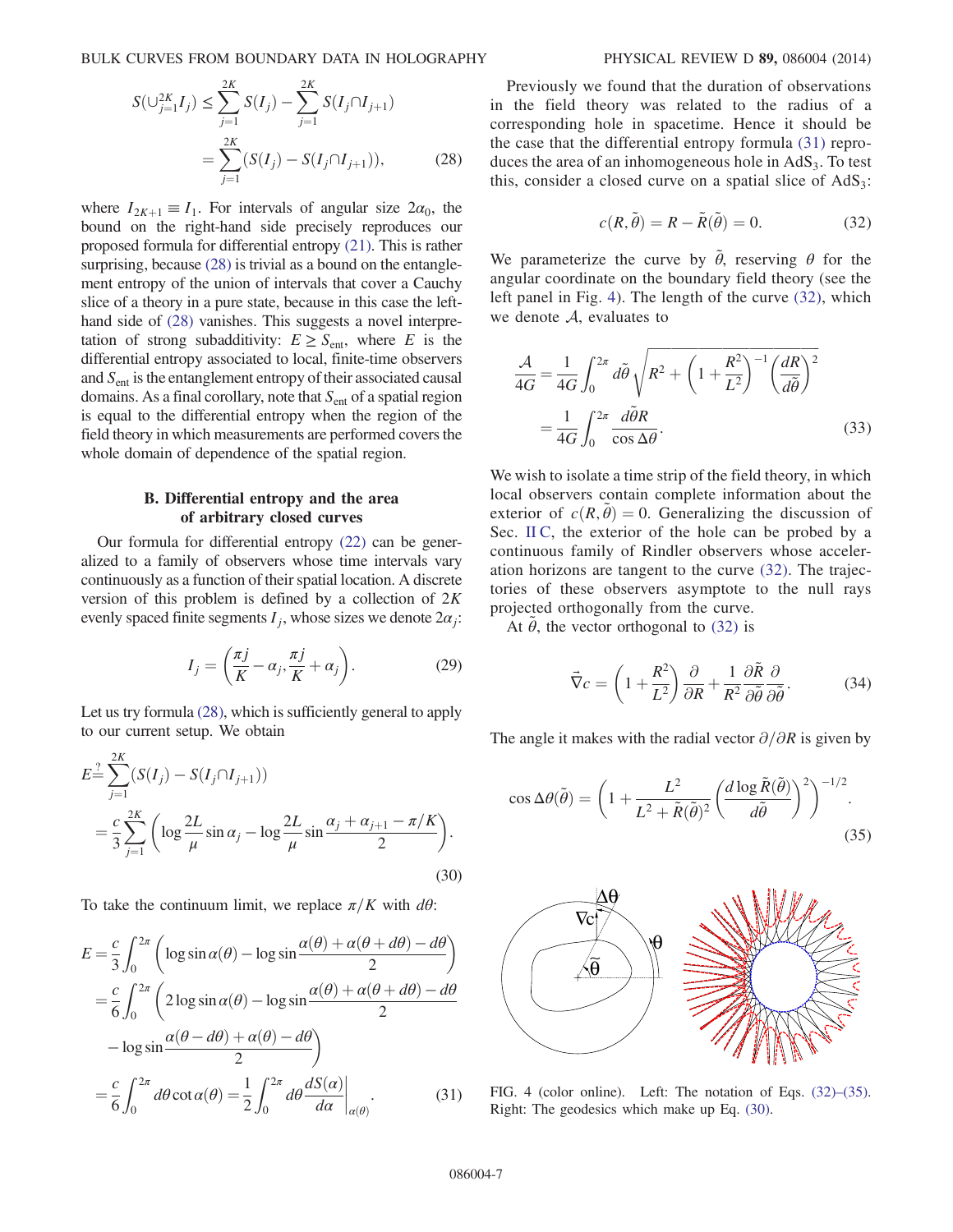<span id="page-8-4"></span>

FIG. 5 (color online). Left: The integrand in Eq. [\(31\)](#page-7-0) is the length of the black, continuous geodesic minus the lengths of the red, dashed half-geodesics. The angle between the two straight red lines is  $d\theta$ . Center: The form [\(40\)](#page-8-3) adds the red, thickly dashed length and subtracts the green, finely dotted length. Right: The resulting integrand is that in Eq. [\(41\),](#page-8-5) the length element along the curve  $R(\tilde{\theta})$ . The angle between the two straight black lines is  $d\tilde{\theta}$ .

We take  $\Delta \theta$  to have the opposite sign from  $d\tilde{R}/d\tilde{\theta}$ . Equation [\(B8\)](#page-12-0) from Appendix [B](#page-12-1) tells us that a null ray projected in this relative direction from the point  $(\tilde{R}(\tilde{\theta}), \tilde{\theta})$ hits the boundary at

$$
T(\tilde{\theta}) = L \cot^{-1} \frac{\tilde{R}(\tilde{\theta}) \cos \Delta \theta(\tilde{\theta})}{L} \equiv L\alpha(\tilde{\theta}) \quad \text{and}
$$

$$
\theta(\tilde{\theta}) = \tilde{\theta} + \tan^{-1} \frac{L \tan \Delta \theta(\tilde{\theta})}{\sqrt{L^2 + \tilde{R}(\tilde{\theta})^2}}.
$$
(36)

<span id="page-8-0"></span>From here on we write R for  $\tilde{R}(\tilde{\theta})$ . The size and location of the boundary causal diamond simplify to

<span id="page-8-1"></span>
$$
\alpha(\tilde{\theta}) = \tan^{-1} \frac{L}{R} \sqrt{1 + \frac{L^2}{L^2 + R^2} \left(\frac{d \log R}{d\tilde{\theta}}\right)^2}, \quad (37)
$$

$$
\theta(\tilde{\theta}) = \tilde{\theta} - \tan^{-1} \frac{L^2}{L^2 + R^2} \frac{d \log R}{d\tilde{\theta}}.
$$
 (38)

<span id="page-8-5"></span><span id="page-8-2"></span>Alternative derivations of Eqs. [\(37\)](#page-8-0) and [\(38\)](#page-8-1) can be found in Appendix [C](#page-12-2). Using these expressions in the formula for differential entropy [\(31\),](#page-7-0) we obtain

$$
E = \frac{L}{4G} \int_0^{2\pi} d\theta \cot \alpha(\theta) = \frac{1}{4G} \int_0^{2\pi} d\tilde{\theta} \frac{d\theta}{d\tilde{\theta}} R \cos \Delta \theta. (39)
$$

Equations [\(39\)](#page-8-2) and [\(33\)](#page-7-4) do not look similar.

## C. Proof that differential entropy reproduces lengths of curves

<span id="page-8-3"></span>To prove the equivalence of Eqs. [\(33\)](#page-7-4) and [\(31\)](#page-7-0) [or Eq. [\(39\)](#page-8-2) after substitutions], add to [\(31\)](#page-7-0) the integral of the exact form

$$
\frac{c}{6} \cdot d\left(\frac{1}{2}\log\frac{\sin(\alpha - (\theta - \tilde{\theta}))}{\sin(\alpha + (\theta - \tilde{\theta}))}\right).
$$
 (40)

The choice of form is geometrically motivated. The expression in the parentheses is the length of the spatial geodesic between the angular location  $\theta(\tilde{\theta})$  and  $\tilde{\theta}$ . Adding this form to the integrand reshuffles the negative contributions to [\(31\)](#page-7-0) without changing its total value. The geometric effect of adding [\(40\)](#page-8-3) is illustrated in Fig. [5.](#page-8-4)

Adding the integral of [\(40\)](#page-8-3) to [\(31\)](#page-7-0), we obtain

$$
E = \frac{c}{6} \int_{\tilde{\theta}=0}^{\tilde{\theta}=2\pi} \frac{\sin 2(\theta - \tilde{\theta})d\alpha - 2\cot \alpha \sin^2(\theta - \tilde{\theta})d\theta + \sin 2\alpha d\tilde{\theta}}{\cos 2(\theta - \tilde{\theta}) - \cos 2\alpha}.
$$
\n(41)

After plugging in Eqs. [\(37\)](#page-8-0) and [\(38\)](#page-8-1) and  $c = 3L/2G$ , this reproduces the length of the curve in  $AdS<sub>3</sub>$  given in [\(33\).](#page-7-4) Note that the agreement extends to nonconvex curves, which cannot define a (nonhomogeneous) "spherical" Rindler-AdS space of the type discussed in Sec. [II.](#page-2-0)

Our proof has an immediate corollary. Suppose we attempted to compute the length of an open curve in AdS<sub>3</sub> using formula  $(39)$ . The mistake we would have made is

$$
L \int_{\theta_i}^{\theta_f} d\theta \cot \alpha(\theta) - \int_{\tilde{\theta}_i}^{\tilde{\theta}_f} d\tilde{\theta} \sqrt{R^2 + \left(1 + \frac{R^2}{L^2}\right)^{-1} \left(\frac{dR}{d\tilde{\theta}}\right)^2}
$$
  
\n
$$
= L \int_{\tilde{\theta}_i}^{\tilde{\theta}_f} d\left(\frac{1}{2} \log \frac{\sin(\alpha + (\theta - \tilde{\theta}))}{\sin(\alpha - (\theta - \tilde{\theta}))}\right)
$$
  
\n
$$
= \frac{L}{2} \log \frac{\sin(\alpha + (\theta - \tilde{\theta}))}{\sin(\alpha - (\theta - \tilde{\theta}))} \Big|_{\tilde{\theta}_i}^{\tilde{\theta}_f}.
$$
 (42)

<span id="page-8-6"></span>This vanishes if  $\theta(\tilde{\theta}) = \tilde{\theta}$ , which happens when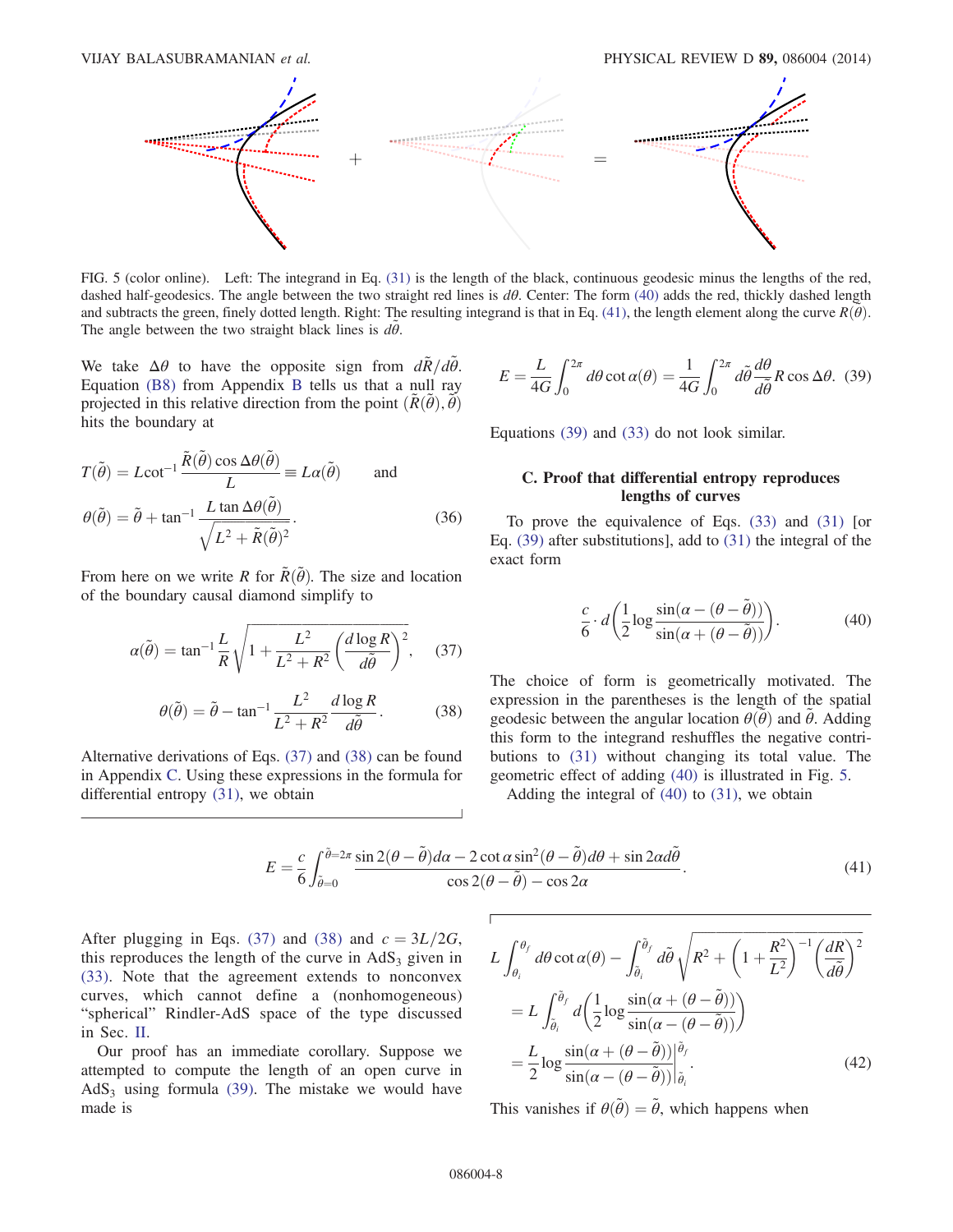BULK CURVES FROM BOUNDARY DATA IN HOLOGRAPHY PHYSICAL REVIEW D 89, 086004 (2014)

$$
\frac{dR(\tilde{\theta}_i)}{d\tilde{\theta}} = \frac{dR(\tilde{\theta}_f)}{d\tilde{\theta}} = 0.
$$
 (43)

We have learned that formula [\(39\)](#page-8-2) applies also to open curves, which satisfy condition  $(43)$  at both end points. This opens the possibility of associating a differential entropy to field theory regions, which are bounded both in space and time.

#### IV. DISCUSSION

<span id="page-9-0"></span>In this paper we have proposed a new notion of uncertainty called differential entropy, which applies to field theory regions that are bounded in time. It is a measure of the amount of information about the system, which is inaccessible to local observers. The new notion raises many interesting issues and open questions, some of which we discuss below.

Interpreting differential entropy.—We set out to quantify the uncertainty about a state given the outcomes of a set of local measurements in field theory. In the quantum information theory literature, a formal solution of this problem was presented in [\[30\]](#page-13-15). In a holographic context, Kelly and Wall [\[28\]](#page-13-13) have argued that causal holographic information [\[23\]](#page-13-9) of a spatial region in the boundary quantifies the uncertainty left over after local observers measure all one-point functions in the associated causal domain (see also [\[31\]](#page-13-16)). This notion is clearly related to the concept that we have attempted to capture in this article. Our focus has been on domains which are bounded in time but are not necessarily causal domains of any spatial region. One hint we may take from the proposal of [\[28\]](#page-13-13) is that differential entropy may be more directly related to causal holographic information than to entanglement entropy. In the settings of the present work—the vacuum of  $AdS_3$  these two concepts agree, but they differ in more general situations [\[23\].](#page-13-9)

Another related concept is topological entanglement entropy [\[32,33\]](#page-13-17), which has been exploited in the holographic context in [34–[36\].](#page-13-18) Its definition mirrors our requirement that the differential entropy be UV finite. This appears to be associated with the universal contribution to the entanglement entropy (see "Going to higher dimensions" below.)

Differential entropy and the time-energy uncertainty.— Our arguments have assumed that an accelerated observer has access to the full reduced density matrix of the associated boundary causal diamond. This is the maximal amount of information that the observer can access without violations of bulk causality. From the boundary point of view, a potentially more stringent restriction arises from the time-energy uncertainty relation. We expect that observers who make measurements over a time interval  $\Delta T$  can resolve energy differences of order  $(\Delta T)^{-1}$ , but not smaller. Consider a boundary observer who makes measurements over a time interval of order  $2\pi L$ , i.e. the minimal interval sufficient for observing a whole Cauchy slice. Such an observer should be able to distinguish the ground state from the first excited state ( $\Delta E \sim L^{-1}$ ) but may not be able to distinguish one excited state from another—because there energy splittings can be exponentially small. This qualitative argument is consistent with the result that the differential entropy vanishes when  $\alpha_0 = \pi/2$ . It also implies that in thermally excited states the differential entropy should not vanish until the time strip covers an exponentially long time—an expectation which is borne out by a simple calculation in the BTZ (Bañados, Teitelboim and Zanelli) black hole geometry. This is also consistent with the argument in [\[37\]](#page-13-19) that information about the precise microstate of a black hole can always be recovered by sufficiently precise measurements of the mass from infinity, but that this requires exponentially long time scales that are inaccessible to conventional semiclassical observers, thus leading to effective entropy and information loss.

Differential entropy in BTZ.—It is not obvious that formula [\(31\)](#page-7-0) will apply to excited states without modification. However, as a motivational example, consider a regular time strip in a thermal state, which should be dual to a circular hole in the BTZ spacetime:

$$
ds^2 = -\frac{R^2 - R_+^2}{L^2}dT^2 + \frac{L^2}{R^2 - R_+^2}dR^2 + R^2d\tilde{\theta}^2.
$$
 (44)

<span id="page-9-1"></span>A light ray projected orthogonally from an  $R_0$ -sized hole reaches the boundary at a time  $T_0 = (L^2/R_+) \coth^{-1} R_0/R_+$ . Substituting the thermal state entanglement entropy

$$
S(\alpha_0) = \frac{c}{3} \log \frac{2L^2 \sinh(R_+ \alpha_0/L)}{R_+ \mu}
$$
 (45)

for  $\alpha_0 = T_0/L$  in formula [\(31\)](#page-7-0) returns the area of the hole in appropriate units:  $E = 2\pi R_0/4G$  (here again  $c = 3L/2G$ ). The apparent success of this formula is puzzling, because it extends beyond the regime of validity of Eq. [\(45\)](#page-9-1). In particular, we still recover the circumference of the hole when  $\alpha_0$  exceeds the critical value at which the Araki-Lieb inequality is saturated (the regime dubbed the "entanglement plateau" in [\[38\]\)](#page-14-0) and even when  $\alpha_0 > 2\pi$ —that is to say, when the relevant spatial geodesics no longer compute entanglement entropies. Note that arbitrarily small holes  $R_0 \rightarrow +R_+$  translate to  $\alpha_0 \gg 2\pi$ —which resonates with the observations of the previous paragraph. In sum, it appears that the differential entropy of excited states likely involves a more general quantity than entanglement entropy, whose definition incorporates the constraints of the time-energy uncertainty relation. The correct generalization of [\(31\)](#page-7-0) may offer a holographic interpretation of the focusing theorem [\[39\].](#page-14-1) The problem is related to identifying a holographic dual to a density matrix, which has been discussed in [40–[43\]](#page-14-2) (see also [\[44\]](#page-14-3)). A helpful intermediate step might be to covariantize the proposal [\(31\)](#page-7-0) using the time-dependent generalization of the Ryu-Takayanagi relation [\[45\]](#page-14-4).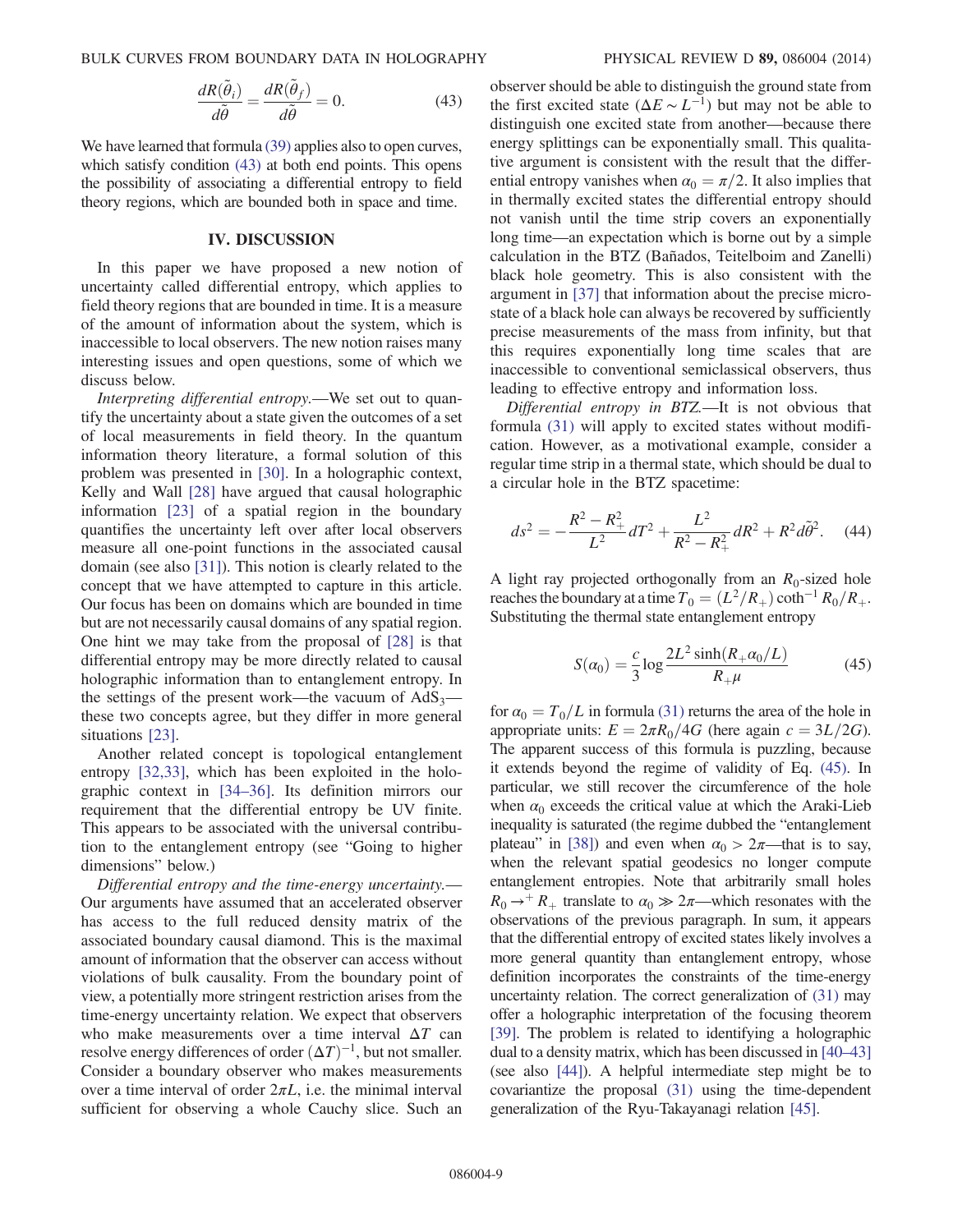Going to higher dimensions.—An obvious direction for future work is to lift our calculation to higher dimensions. To appreciate why this is challenging, recall that our derivation of Eq. [\(31\)](#page-7-0) involved decomposing a finite-time strip of a two-dimensional field theory into a union of causal diamonds. On the time slice of symmetry, this translates into decomposing a circle into a union of overlapping intervals. In higher-dimensional settings, one would have to cover a sphere with disks, but an overlap of two disks does not have a regular shape. The appearance of "corners" reflects a richer structure of divergences in the entanglement entropy in higher dimensions [\[46\],](#page-14-5) which are more difficult to cancel out than the simple logarithmic divergence of Eq. [\(19\).](#page-5-5) Conversely, a generalization of formula [\(31\)](#page-7-0) to more dimensions is likely to carry a deep lesson about how the emergence of space ties in with the holographic renormalization group. For two-dimensional field theories, one such lesson is offered by [\[21,29\]:](#page-13-10) the first of these papers relates the  $c$  theorem to strong subadditivity while the second relates strong subadditivity to general properties of geodesics in the bulk spacetime. Some relevant references include [\[47](#page-14-6)–50]; see also [\[51\]](#page-14-7) on the holographic emergence of Einstein's equations.

Effective Hamiltonian for differential entropy.—We have defined differential entropy in terms of the finitetime measurements accessible to local observers. There may be many underlying pure or mixed states that give rise to a particular set of such measurements. It would be good to characterize this set of states in generality. One special state in this class is a mixed state with maximal von Neumann entropy.6 The density matrix of this distinguished state can be written as [\[22,28\]](#page-13-8)

$$
\rho = Z^{-1} e^{-\sum_{m} \lambda_m \mathcal{O}_m}.
$$
\n(46)

<span id="page-10-0"></span>The  $\mathcal{O}_m$  are observables whose expectation values are given and the  $\lambda_m$  are a set of chemical potentials, which are selected by these expectation values. The exponent on the right-hand side has the structure of an effective Hamiltonian.<sup>7</sup> In our case  $\mathcal{O}_m$  are observations made by local observers over a finite time  $T_0$ , which are hence consistent with interactions that span only a finite spatial range  $\alpha_0$ . Thus, the effective Hamiltonian defined by the exponent of [\(46\)](#page-10-0) might be nonlocal but will contain interactions that have a maximal spatial range  $\alpha_0$ . Holographically, the idea is that the interior of the hole is related to the highly nonlocal interactions in this Hamiltonian (see [\[52\]](#page-14-8) for related comments in the setting of the holographic renormalization group). It appears that the differential entropy could be computed by writing down the most general Hamiltonian  $H$ , which contains interactions over the same distance as those over which observers can make measurements. If we insist that the reduced density matrices obtained from  $\rho = e^{-H}$  (after normalization) are exactly the ones that were *a priori* given, this uniquely fixes  $H$ . Finally, the entropy is simply the entropy associated to  $\rho = e^{-H}$ , i.e. that of a system described by  $H$  at finite temperature. We notice a suggestive similarity with the structure of the reduced density matrix for Rindler space. One difference is that in the latter case the effective Hamiltonian turns out to be local [\[27\]](#page-13-20). This may be related to the fact that AdS-Rindler space is associated to a boundary causal diamond, which is not capped at any maximal time except as determined by causality.

The Hamiltonian that we obtained above depends on  $\alpha_0$ , the size of the spatial interval. Its interactions become longer range as we increase  $\alpha_0$ . This suggests that we should be able to interpret the change in  $\alpha_0$  as some kind of RG flow. What type of flow could this be? Local finite-time observers have access to short distance physics but not to long distance physics. Therefore, by restricting to such observers we have effectively integrated out IR degrees of freedom with energies less than  $1/\alpha_0$ . As we decrease  $\alpha_0$ , we are integrating out more and more IR degrees of freedom, so this flow is exactly the opposite of standard RG flow. The differential entropy then has a natural interpretation as a generalization of entanglement entropy between the UV and IR degrees of freedom. Some types of UV-IR entanglement were studied previously in [\[20\]](#page-13-4). However, in our case the Hamiltonian  $H$  and the density matrix  $\rho = e^{-H}$  still act on the full Hilbert space of the CFT and not only on a tensor factor, and therefore there is not a precise interpretation as entanglement entropy between UV and IR degrees of freedom. This also suggests that there may not be an effective field theory associated with lowenergy gravity, where the Hilbert space factorizes between the interior and exterior of a closed surface. From the viewpoint of Sec. [II,](#page-2-0) this follows directly from noting that unlike in the usual Rindler decomposition of Minkowski or AdS space, there is no set of coordinates which would allow us to insert an object inside a hole without leaving an imprint on the outside. If one could quantify the departure of the Hilbert space from a tensor product ansatz, it would provide a systematic way to understand the breakdown of bulk low-energy effective field theory and potentially resolve the recently publicized "firewall" problem of black holes [\[53,54\]](#page-14-9). It would be interesting to understand the factorization of the Hilbert space in light of how local bulk observables are constructed on the boundary [\[55,56\]](#page-14-10).

Related questions.—Although we phrased everything in terms of field theory and AdS/CFT, similar notions of differential entropy can be easily defined for all kinds of quantum mechanical systems such as spin chains, where they might be studied in much more detail. For a periodic spin chain, one could for example ask how much

 $_{\alpha}^{6}$ We thank Matt Headrick for a discussion on this point.

<sup>&</sup>lt;sup>7</sup>If  $\rho$  were a reduced density matrix of some tensor factor of the Hilbert space, this would be the modular Hamiltonian.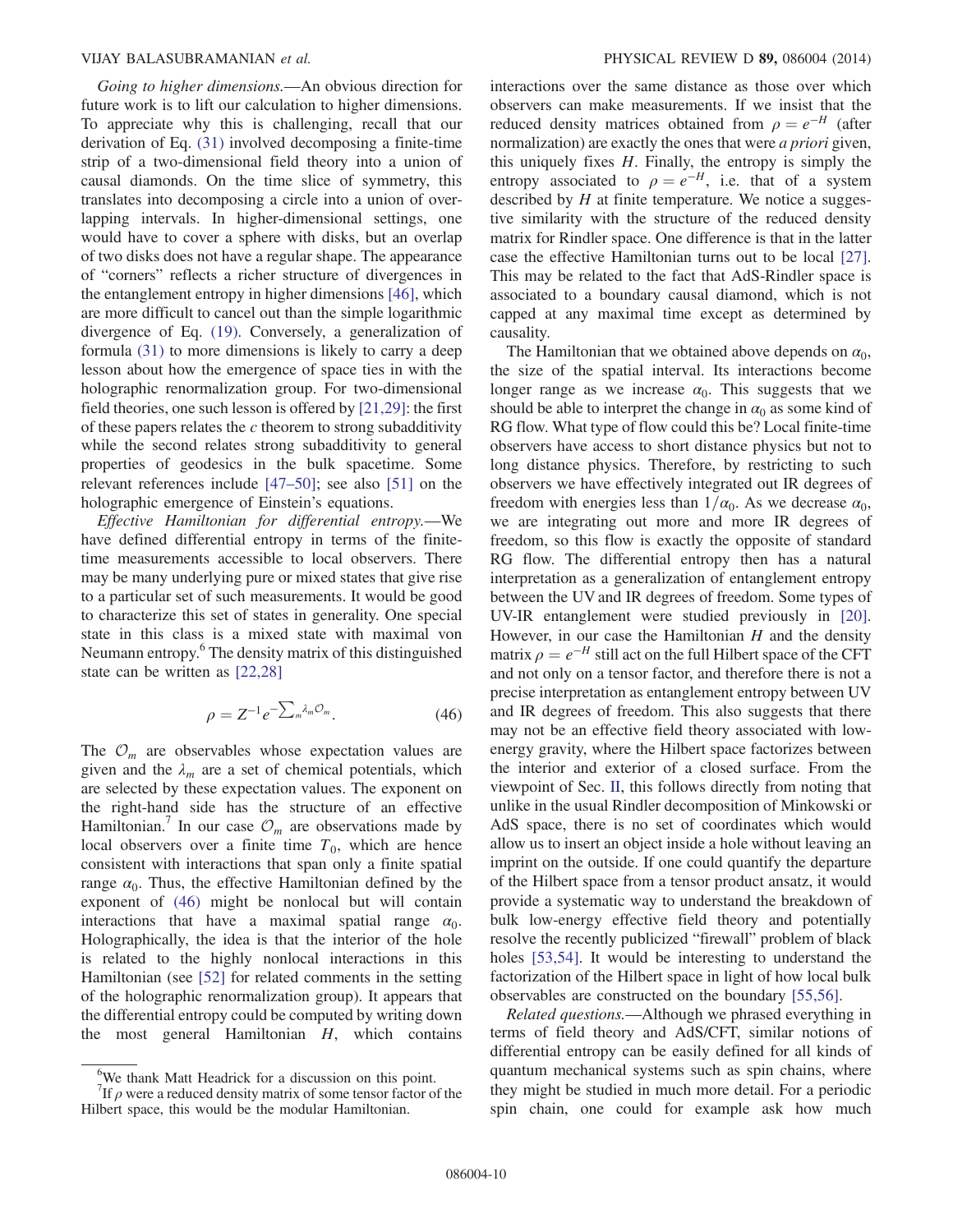differential entropy the system has if one knows the reduced density matrices for all sequences of L consecutive spins in the spin chain. This is an interesting new probe of such quantum mechanical systems, which to our knowledge has not been studied so far.

These types of questions are closely related to a question in quantum information theory known as the quantum marginal problem [\[57\]](#page-14-11). There, one typically asks whether a state or a density matrix exists in case one is given reduced density matrices for various subsystems. For example, for a spin chain with  $L = 1$  wherein one only knows the reduced density matrices for the individual spins, [\[58\]](#page-14-12) gave explicit necessary and sufficient conditions in terms of the eigenvalues of the reduced density matrices for the existence of a single pure state with the required projections. It would be interesting to study whether this technology can be of use for the study of differential entropy as well.

#### ACKNOWLEDGMENTS

We thank Dionysios Anninos, Matthias Christandl, Ben Freivogel, Patrick Hayden, Matthew Headrick, Veronika Hubeny, Nima Lashkari, Stefan Leichenauer, Juan Maldacena, Don Marolf, Benjamin Mosk, Rob Myers, Maulik Parikh, Andrea Prudenziati, Eliezer Rabinovici, Mukund Rangamani, Simon Ross, Alejandro Satz, Masaki Shigemori, Ari Turner, Mark Van Raamsdonk, Erik Verlinde, and Herman Verlinde for helpful discussions. Part of this work was completed at the "Complementarity, Fuzz, or Fire?" rapid response workshop at KITP and at the "Black Holes in String Theory" workshop at the University of Michigan. V.B. was supported by DOE Grant No. DE-FG02-05ER-41367 and by the Fondation Pierre-Gilles de Gennes. The work of B.D.C. has been supported in part by the ERC Advanced Grant No. 268088-EMERGRAV. The work of B.C. has been supported in part by the Stanford Institute for Theoretical Physics. M.P.H. acknowledges support from the Netherlands Organization for Scientific Research under the NWO Veni scheme (UvA) and from the National Science Centre under Grant No. 2012/07/B/ST2/ 03794 (NCNR). This work is part of the research program of the Foundation for Fundamental Research on Matter (FOM), which is part of the Netherlands Organisation for Scientific Research (NWO).

## <span id="page-11-0"></span>APPENDIX A: RADIALLY ACCELERATED TRAJECTORIES

We wish to find radially accelerated trajectories in the metric [\(9\).](#page-3-7) Expressing the trajectory as  $\xi^{\mu}(\tau)$  in terms of the proper time  $\tau$ , the equations that normalize the velocity and set the acceleration read

$$
-1 = g_{\mu\nu} \frac{d\xi^{\mu}(\tau)}{d\tau} \frac{d\xi^{\nu}(\tau)}{d\tau}, \qquad (A1)
$$

$$
a^{2} = g_{\mu\nu} \left( \frac{D}{D\tau} \frac{d\xi^{\mu}(\tau)}{d\tau} \right) \left( \frac{D}{D\tau} \frac{d\xi^{\nu}(\tau)}{d\tau} \right). \tag{A2}
$$

<span id="page-11-1"></span>For radially accelerated trajectories,  $\xi^{\mu}$  varies over T and R and the conditions become

$$
-1 = -\left(1 + \frac{R(\tau)^2}{L^2}\right) \left(\frac{dT(\tau)}{d\tau}\right)^2 + \left(1 + \frac{R(\tau)^2}{L^2}\right)^{-1} \left(\frac{dR(\tau)}{d\tau}\right)^2, \tag{A3}
$$

<span id="page-11-2"></span>
$$
a^{2} = -\left(1 + \frac{R(\tau)^{2}}{L^{2}}\right) \left(\frac{d^{2}T(\tau)}{d\tau^{2}} + \frac{2R(\tau)}{L^{2} + R(\tau)^{2}} \frac{dT(\tau)}{d\tau} \frac{dR(\tau)}{d\tau}\right)^{2}
$$

$$
+ \left(1 + \frac{R(\tau)^{2}}{L^{2}}\right)^{-1} \left(\frac{d^{2}R(\tau)}{d\tau^{2}} - \frac{R(\tau)}{L^{2} + R(\tau)^{2}} \left(\frac{dR(\tau)}{d\tau}\right)^{2}
$$

$$
+ \frac{R(\tau)(L^{2} + R(\tau)^{2})}{L^{4}} \left(\frac{dT(\tau)}{d\tau}\right)^{2}\right)^{2}.
$$
 (A4)

Eliminating  $dT(\tau)/d\tau$  from [\(A3\)](#page-11-1) and substituting in [\(A4\)](#page-11-2) gives

$$
\frac{(R(\tau) + L^2 R''(\tau))^2}{R(\tau)^2 + L^2 (1 + R'(\tau)^2)} = a^2 L^2.
$$
 (A5)

<span id="page-11-4"></span>The simplest solution is

$$
R(\tau) = R
$$
 and  $T(\tau) = \tau \left(1 + \frac{R^2}{L^2}\right)^{-1/2}$ , (A6)

<span id="page-11-5"></span>for which

$$
a^2L^2 = \frac{R^2}{L^2 + R^2}
$$
 (A7)

<span id="page-11-3"></span>and  $aL < 1$ . We can relate this trajectory to all other radially accelerated trajectories with  $aL < 1$  by going to the embedding coordinates in  $\mathbb{R}^{2,d}$ 

$$
(\mathbf{T}_1, \mathbf{T}_2, \mathbf{R}) = (\sqrt{L^2 + R^2} \cos T/L, \sqrt{L^2 + R^2} \sin T/L, R)
$$
\n(A8)

and performing a boost in the  $T_1$ , **R** variables

$$
\mathbf{T}_1' = \frac{\mathbf{T}_1 + \mathbf{R}\cos\phi}{\sin\phi} \quad \text{and} \quad \mathbf{R}' = \frac{\mathbf{R} + \mathbf{T}_1\cos\phi}{\sin\phi}.
$$
\n(A9)

The boost, which preserves the AdS hyperboloid  $\mathbf{T}_1^2 + \mathbf{T}_2^2 \mathbf{R}^2 = L^2$ , defines new coordinates T', R' in the same way as Eq. [\(A8\)](#page-11-3). Their relation to the old coordinates  $T$ ,  $R$  is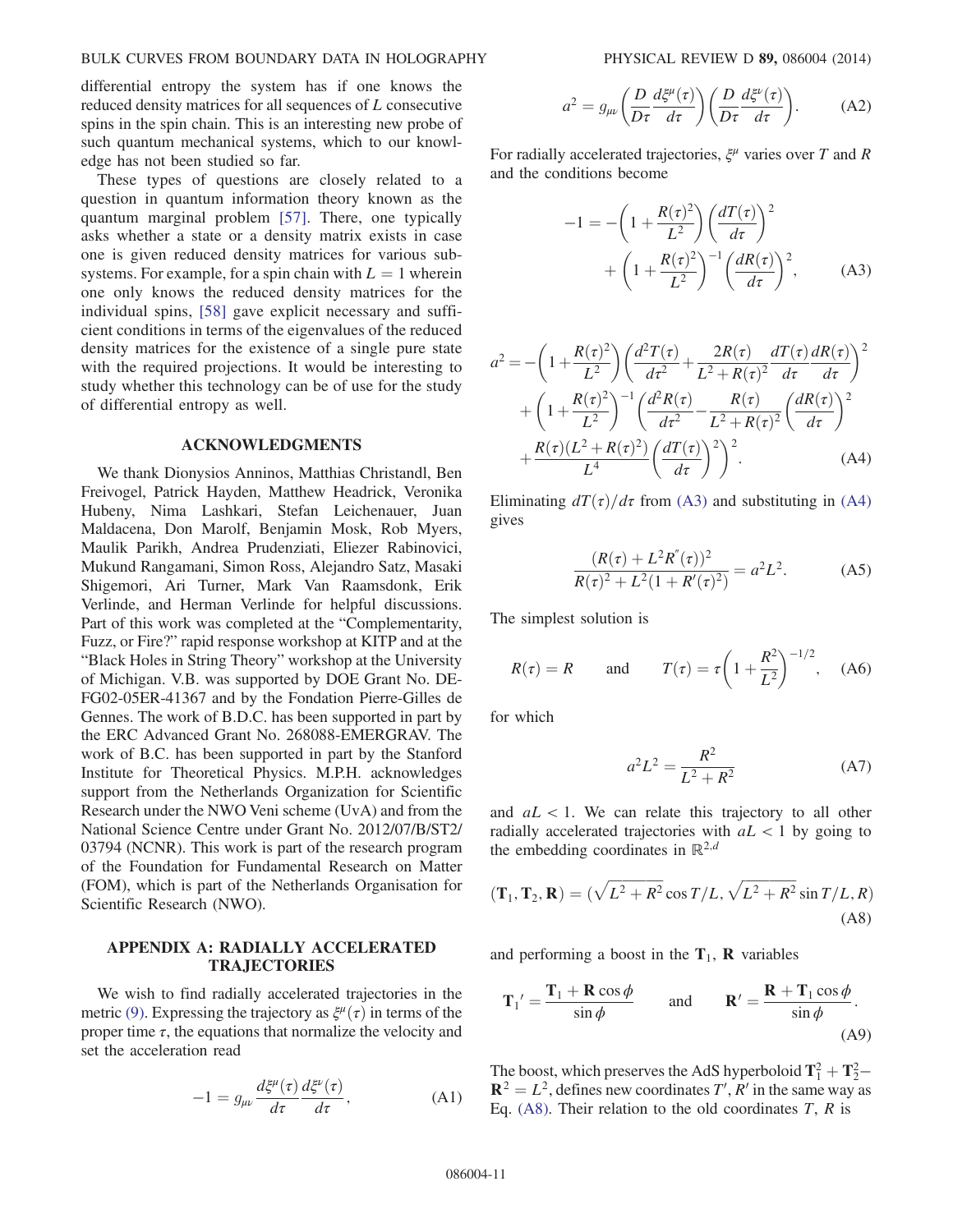$$
R' = \frac{R + \cos\phi\cos(T/L)\sqrt{L^2 + R^2}}{\sin\phi},
$$
 (A10)

$$
T' = L \cot^{-1} \left( \frac{\cot(T/L)}{\sin \phi} + \frac{R \cot \phi}{\sin(T/L) \sqrt{L^2 + R^2}} \right). \quad (A11)
$$

<span id="page-12-3"></span>Under this transformation, the trajectory [\(A6\)](#page-11-4) becomes

$$
R'(\tau) = \frac{L}{\sin \phi \sqrt{1 - a^2 L^2}} \left( aL + \cos \phi \cos \frac{\tau \sqrt{1 - a^2 L^2}}{L} \right),\tag{A12}
$$

<span id="page-12-4"></span>
$$
T'(\tau) = L \cot^{-1} \frac{aL \cos \phi + \cos \left( (\tau/L) \sqrt{1 - a^2 L^2} \right)}{\sin \phi \sin \left( (\tau/L) \sqrt{1 - a^2 L^2} \right)}.
$$
\n(A13)

Here we have used Eq.  $(A7)$  to eliminate R and T in favor of a. This is the general form of radially accelerated trajectories with  $aL < 1$ . These trajectories do not escape to the asymptotic boundary.

The trajectories with  $aL > 1$  are obtained from Eqs. [\(A12\)](#page-12-3) and [\(A13\)](#page-12-4) by an analytic continuation. Denote  $aL = \cos \rho$  and substitute  $\rho \rightarrow i\rho$  and  $\phi \rightarrow i\phi$ . Dropping the primes and overall minus signs, the trajectories become

<span id="page-12-5"></span>
$$
R(\tau) = \frac{L}{\sinh \phi \sinh \rho} \left( \cosh \rho + \cosh \phi \cosh \frac{\tau \sinh \rho}{L} \right),\tag{A14}
$$

<span id="page-12-6"></span>
$$
T(\tau) = L \cot^{-1} \frac{\cosh \phi \cosh \rho + \cosh \left( \frac{\tau}{L} \right) \sinh \rho}{\sinh \phi \sinh \left( \frac{\tau}{L} \right) \sinh \rho}.
$$
\n(A15)

For setting up the spherical Rindler coordinate system, it is convenient to parameterize the trajectories with

$$
t = \frac{\tau \sinh \rho}{L}.
$$
 (A16)

The trajectories  $(A14)$  and  $(A15)$  expressed in terms of t are given in Eqs. [\(10\)](#page-3-3) and [\(11\)](#page-3-4) in the text.

#### APPENDIX B: NULL GEODESICS

<span id="page-12-7"></span><span id="page-12-1"></span>Here we derive the form of arbitrary null geodesics in anti– de Sitter space. It is convenient to start with the null geodesics passing through the origin

$$
T = L \tan^{-1} \frac{R}{L} \quad \text{and} \quad \theta = \theta_0. \quad (B1)
$$

Since AdS is homogeneous, any null geodesic that passes through  $(T, R, \theta) = (0, R_0, 0)$  can be mapped to [\(B1\)](#page-12-7) with <span id="page-12-8"></span>a change of coordinates that puts  $(0, R_0, 0)$  at the origin. In the embedding coordinates

$$
(\mathbf{T}_1, \mathbf{T}_2, \mathbf{X}_1, \mathbf{X}_2) = \left(\sqrt{L^2 + R^2} \cos T/L, \sqrt{L^2 + R^2} \sin T/L, R \cos \theta, \right)
$$
  

$$
R \sin \theta \Big), \tag{B2}
$$

this is accomplished with a boost in the  $T_1$ ,  $X_1$  variables:

$$
\mathbf{T}_1' = \frac{\mathbf{T}_1 \sqrt{L^2 + R_0^2} - \mathbf{X}_1 R_0}{L}
$$
  
and 
$$
\mathbf{X}_1' = \frac{\mathbf{X}_1 \sqrt{L^2 + R_0^2} - \mathbf{T}_1 R_0}{L}.
$$
 (B3)

<span id="page-12-9"></span>Relating the boosted embedding coordinates to  $T'$ ,  $R'$ ,  $\theta'$ defined as in Eq. [\(B2\),](#page-12-8) we obtain the requisite coordinate transformation:

$$
T' = L \tan^{-1} \frac{L\sqrt{L^2 + R^2} \sin T/L}{\sqrt{(L^2 + R^2)(L^2 + R_0^2)} \cos T/L - R_0 R \cos \theta},
$$
\n(B4)

<span id="page-12-10"></span>
$$
\theta' = \tan^{-1} \frac{LR \sin \theta}{R\sqrt{L^2 + R_0^2} \cos \theta - R_0 \sqrt{L^2 + R^2} \cos T/L}.
$$
\n(B5)

We shall not need the explicit form of  $R'$ , only the fact that the boundaries  $R' \to \infty$  and  $R \to \infty$  coincide. The inverse transformation, which maps the origin to  $(0, R_0, 0)$ , is of the same form as Eqs. [\(B4\)](#page-12-9) and [\(B5\)](#page-12-10) except  $R_0 \rightarrow -R_0$ .

As a final step, we substitute the null geodesic [\(B1\)](#page-12-7) into the inverse of Eqs.  $(B4)$  and  $(B5)$ :

$$
T'(R) = L \tan^{-1} \frac{LR}{L\sqrt{L^2 + R_0^2} + R_0 R \cos \theta_0}, \quad (B6)
$$

$$
\theta'(R) = \tan^{-1} \frac{LR \sin \theta_0}{R\sqrt{L^2 + R_0^2} \cos \theta_0 + LR_0}.
$$
 (B7)

<span id="page-12-0"></span>This null geodesic hits the boundary at

$$
T'(\infty) = L \cot^{-1} \frac{R_0 \cos \theta_0}{L} \quad \text{and}
$$

$$
\theta'(\infty) = \tan^{-1} \frac{L}{\sqrt{L^2 + R_0^2}} \tan \theta_0.
$$
 (B8)

## <span id="page-12-2"></span>APPENDIX C: ALTERNATIVE DERIVATIONS OF THE IRREGULAR TIME STRIP

Alternative derivation.—An elegant check on Eqs. [\(37\)](#page-8-0) and [\(38\)](#page-8-1) is as follows. A Rindler observer whose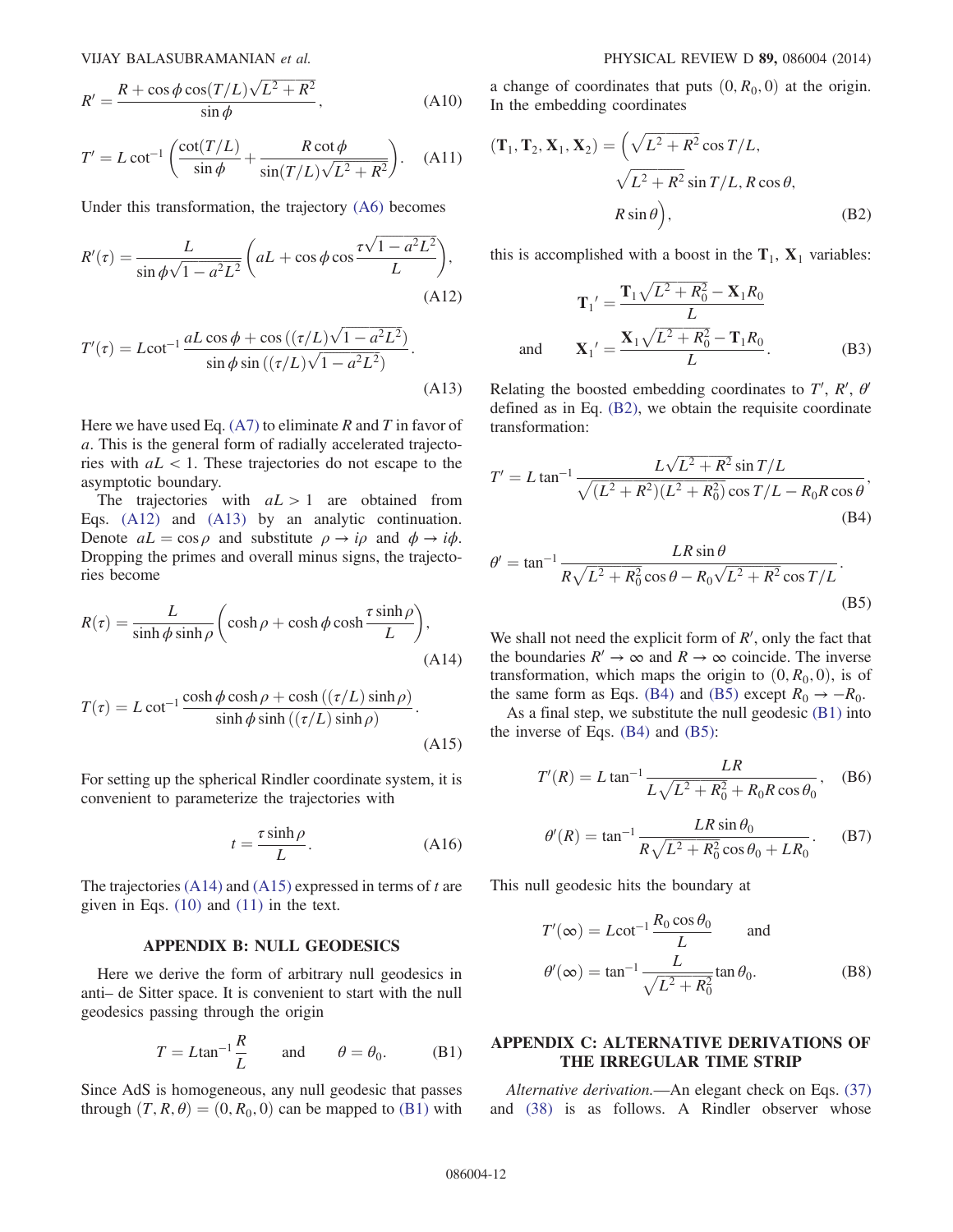#### BULK CURVES FROM BOUNDARY DATA IN HOLOGRAPHY PHYSICAL REVIEW D 89, 086004 (2014)

acceleration horizon is tangent to the curve [\(32\)](#page-7-2) at  $\tilde{\theta}$ defines a boundary causal diamond centered at  $\theta(\tilde{\theta})$ , which extends between  $\overline{T} = \pm L\alpha(\tilde{\theta})$ . This means that the geodesic distance between  $(T, R, \theta) = (0, R(\phi), \phi)$  and  $(L\alpha(\tilde{\theta}),$  $\infty$ ,  $\theta(\tilde{\theta})$  must be null for  $\phi = \tilde{\theta}$  and spacelike in a  $\phi$ neighborhood. Two events in metric [\(9\)](#page-3-7) are spacelike separated if

$$
\cos\frac{T_1 - T_2}{L} - \frac{L^2 + R_1 R_2 \cos(\theta_1 - \theta_2)}{\sqrt{(L^2 + R_1^2)(L^2 + R_2^2)}} > 0,
$$
 (C1)

with equality holding for null separated events. Substituting  $(0, R(\phi), \phi)$  and  $(L\alpha(\tilde{\theta}), \infty, \theta(\tilde{\theta}))$  into this condition, we conclude that

$$
d_{\tilde{\theta}}(\phi) = \cos \alpha(\tilde{\theta}) - \frac{R(\phi)\cos(\theta(\tilde{\theta}) - \phi)}{\sqrt{L^2 + R(\phi)^2}}
$$
 (C2)

must attain the minimum value 0 at  $\phi = \tilde{\theta}$ . Equations [\(37\)](#page-8-0) and [\(38\)](#page-8-1) solve this extremization problem.

The simplest derivation.—If we hold the left-hand sides of Eqs. [\(37\)](#page-8-0) and [\(38\)](#page-8-1) fixed and vary  $\tilde{\theta}$ , we obtain a curve

 $R(\tilde{\theta})$ . This curve is the spatial geodesic [\(24\)](#page-6-3) recentered at  $\theta(\vec{\theta})$ . This means that when two points on the bulk curve  $c$  are tangent to a common spatial geodesic, they define the same boundary causal diamond. This is a consequence of the fact [\[23\]](#page-13-9) that in three bulk dimensions, the causal holographic information and the entanglement entropy for any boundary causal diamond agree. Using this fact, an alternative way to derive Eqs. [\(37\)](#page-8-0) and [\(38\)](#page-8-1) is to start with the recentered spatial geodesic  $(24)$  and its  $\ddot{\theta}$  derivative:

$$
\tan^2(\theta - \tilde{\theta}) = \frac{R^2 \tan^2 \alpha - L^2}{R^2 + L^2} \Rightarrow
$$

$$
R^2 = \frac{L^2 \sec^2(\theta - \tilde{\theta})}{\tan^2 \alpha - \tan^2(\theta - \tilde{\theta})},
$$
(C3)

$$
\frac{d \log R}{d\tilde{\theta}} = \frac{\sin(\theta - \tilde{\theta})\cos(\theta - \tilde{\theta})}{\cos^2(\theta - \tilde{\theta}) - \cos^2\alpha}
$$
 (C4)

and solve for  $\alpha$  and  $\theta - \tilde{\theta}$  in terms of R and  $d \log R/d\tilde{\theta}$ . Equations [\(37\)](#page-8-0) and [\(38\)](#page-8-1) solve this system of equations.

- <span id="page-13-0"></span>[1] V. Balasubramanian, B. Czech, B.D. Chowdhury, and J. de Boer, [J. High Energy Phys. 10 \(2013\) 220.](http://dx.doi.org/10.1007/JHEP10(2013)220)
- <span id="page-13-5"></span>[2] R. Laflamme, [Phys. Lett. B](http://dx.doi.org/10.1016/0370-2693(87)90799-4) 196, 449 (1987).
- <span id="page-13-1"></span>[3] E. T. Akhmedov, [Phys. Lett. B](http://dx.doi.org/10.1016/S0370-2693(98)01270-2) 442, 152 (1998).
- [4] V. Balasubramanian and P. Kraus, [Phys. Rev. Lett.](http://dx.doi.org/10.1103/PhysRevLett.83.3605) 83, 3605 [\(1999\).](http://dx.doi.org/10.1103/PhysRevLett.83.3605)
- [5] J. de Boer, E. P. Verlinde, and H. L. Verlinde, [J. High Energy](http://dx.doi.org/10.1088/1126-6708/2000/08/003) [Phys. 08 \(2000\) 003.](http://dx.doi.org/10.1088/1126-6708/2000/08/003)
- <span id="page-13-2"></span>[6] S. Ryu and T. Takayanagi, [Phys. Rev. Lett.](http://dx.doi.org/10.1103/PhysRevLett.96.181602) 96, 181602 [\(2006\).](http://dx.doi.org/10.1103/PhysRevLett.96.181602)
- <span id="page-13-3"></span>[7] B. Swingle, Phys. Rev. D **86**[, 065007 \(2012\)](http://dx.doi.org/10.1103/PhysRevD.86.065007).
- [8] M. Van Raamsdonk, [arXiv:0907.2939.](http://arXiv.org/abs/0907.2939)
- [9] M. Van Raamsdonk, [Gen. Relativ. Gravit.](http://dx.doi.org/10.1007/s10714-010-1034-0) 42, 2323 (2010); [Int. J. Mod. Phys. D](http://dx.doi.org/10.1142/S0218271810018529) 19, 2429 (2010).
- [10] B. Swingle, [arXiv:1209.3304.](http://arXiv.org/abs/1209.3304)
- <span id="page-13-12"></span>[11] B. Czech, J.L. Karczmarek, F. Nogueira, and M. Van Raamsdonk, [Classical Quantum Gravity](http://dx.doi.org/10.1088/0264-9381/29/23/235025) 29, 235025 (2012).
- [12] E. Bianchi and R. C. Myers, [arXiv:1212.5183.](http://arXiv.org/abs/1212.5183)
- [13] R. C. Myers, R. Pourhasan, and M. Smolkin, [J. High Energy](http://dx.doi.org/10.1007/JHEP06(2013)013) [Phys. 06 \(2013\) 013.](http://dx.doi.org/10.1007/JHEP06(2013)013)
- [14] M. Parikh and P. Samantray, [arXiv:1211.7370.](http://arXiv.org/abs/1211.7370)
- <span id="page-13-6"></span>[15] D. N. Kabat and G. Lifschytz, [J. High Energy Phys. 04](http://dx.doi.org/10.1088/1126-6708/2002/04/019) [\(2002\) 019.](http://dx.doi.org/10.1088/1126-6708/2002/04/019)
- <span id="page-13-7"></span>[16] J. Hammersley, [J. High Energy Phys. 12 \(2006\) 047.](http://dx.doi.org/10.1088/1126-6708/2006/12/047)
- [17] S. Bilson, [J. High Energy Phys. 08 \(2008\) 073.](http://dx.doi.org/10.1088/1126-6708/2008/08/073)
- [18] S. Bilson, [J. High Energy Phys. 02 \(2011\) 050.](http://dx.doi.org/10.1007/JHEP02(2011)050)
- [19] M. Spillane, [arXiv:1311.4516.](http://arXiv.org/abs/1311.4516)
- <span id="page-13-4"></span>[20] V. Balasubramanian, M. B. McDermott, and M. Van Raamsdonk, Phys. Rev. D 86[, 045014 \(2012\)](http://dx.doi.org/10.1103/PhysRevD.86.045014).
- <span id="page-13-10"></span>[21] H. Casini and M. Huerta, J. Phys. A 40[, 7031 \(2007\)](http://dx.doi.org/10.1088/1751-8113/40/25/S57).
- <span id="page-13-8"></span>[22] M. Gell-Mann and J. Hartle, [Phys. Rev. A](http://dx.doi.org/10.1103/PhysRevA.76.022104) 76, 022104 [\(2007\).](http://dx.doi.org/10.1103/PhysRevA.76.022104)
- <span id="page-13-9"></span>[23] V. E. Hubeny and M. Rangamani, [J. High Energy Phys. 06](http://dx.doi.org/10.1007/JHEP06(2012)114) [\(2012\) 114.](http://dx.doi.org/10.1007/JHEP06(2012)114)
- <span id="page-13-11"></span>[24] D. V. Fursaev and S. N. Solodukhin, [Phys. Rev. D](http://dx.doi.org/10.1103/PhysRevD.52.2133) 52, 2133 [\(1995\).](http://dx.doi.org/10.1103/PhysRevD.52.2133)
- [25] M. Banados, C. Teitelboim, and J. Zanelli, [Phys. Rev. Lett.](http://dx.doi.org/10.1103/PhysRevLett.72.957) 72[, 957 \(1994\).](http://dx.doi.org/10.1103/PhysRevLett.72.957)
- [26] S. F. Ross, [arXiv:hep-th/0502195.](http://arXiv.org/abs/hep-th/0502195)
- <span id="page-13-20"></span>[27] H. Casini, M. Huerta, and R. C. Myers, [J. High Energy](http://dx.doi.org/10.1007/JHEP05(2011)036) [Phys. 05 \(2011\) 036.](http://dx.doi.org/10.1007/JHEP05(2011)036)
- <span id="page-13-13"></span>[28] W. R. Kelly and A. C. Wall, [arXiv:1309.3610.](http://arXiv.org/abs/1309.3610)
- <span id="page-13-14"></span>[29] M. Headrick and T. Takayanagi, [Phys. Rev. D](http://dx.doi.org/10.1103/PhysRevD.76.106013) 76, 106013 [\(2007\).](http://dx.doi.org/10.1103/PhysRevD.76.106013)
- <span id="page-13-15"></span>[30] M. J. Donald, [Commun. Math. Phys.](http://dx.doi.org/10.1007/BF01212339) **105**, 13 (1986).
- <span id="page-13-16"></span>[31] B. Freivogel and B. Mosk, [J. High Energy Phys. 09 \(2013\)](http://dx.doi.org/10.1007/JHEP09(2013)100) [100.](http://dx.doi.org/10.1007/JHEP09(2013)100)
- <span id="page-13-17"></span>[32] A. Kitaev and J. Preskill, [Phys. Rev. Lett.](http://dx.doi.org/10.1103/PhysRevLett.96.110404) 96, 110404 [\(2006\).](http://dx.doi.org/10.1103/PhysRevLett.96.110404)
- [33] M. Levin and X.-G. Wen, [Phys. Rev. Lett.](http://dx.doi.org/10.1103/PhysRevLett.96.110405) 96, 110405 [\(2006\).](http://dx.doi.org/10.1103/PhysRevLett.96.110405)
- <span id="page-13-18"></span>[34] E. Verlinde and H. Verlinde, [arXiv:1306.0515.](http://arXiv.org/abs/1306.0515)
- [35] E. Verlinde and H. Verlinde, [arXiv:1306.0516.](http://arXiv.org/abs/1306.0516)
- [36] L. McGough and H. Verlinde, [J. High Energy Phys. 11](http://dx.doi.org/10.1007/JHEP11(2013)208) [\(2013\) 208.](http://dx.doi.org/10.1007/JHEP11(2013)208)
- <span id="page-13-19"></span>[37] V. Balasubramanian, D. Marolf, and M. Rozali, [Gen.](http://dx.doi.org/10.1007/s10714-006-0344-8) [Relativ. Gravit.](http://dx.doi.org/10.1007/s10714-006-0344-8) 38, 1529 (2006); [Int. J. Mod. Phys. D](http://dx.doi.org/10.1142/S0218271806009765) 15[, 2285 \(2006\)](http://dx.doi.org/10.1142/S0218271806009765).